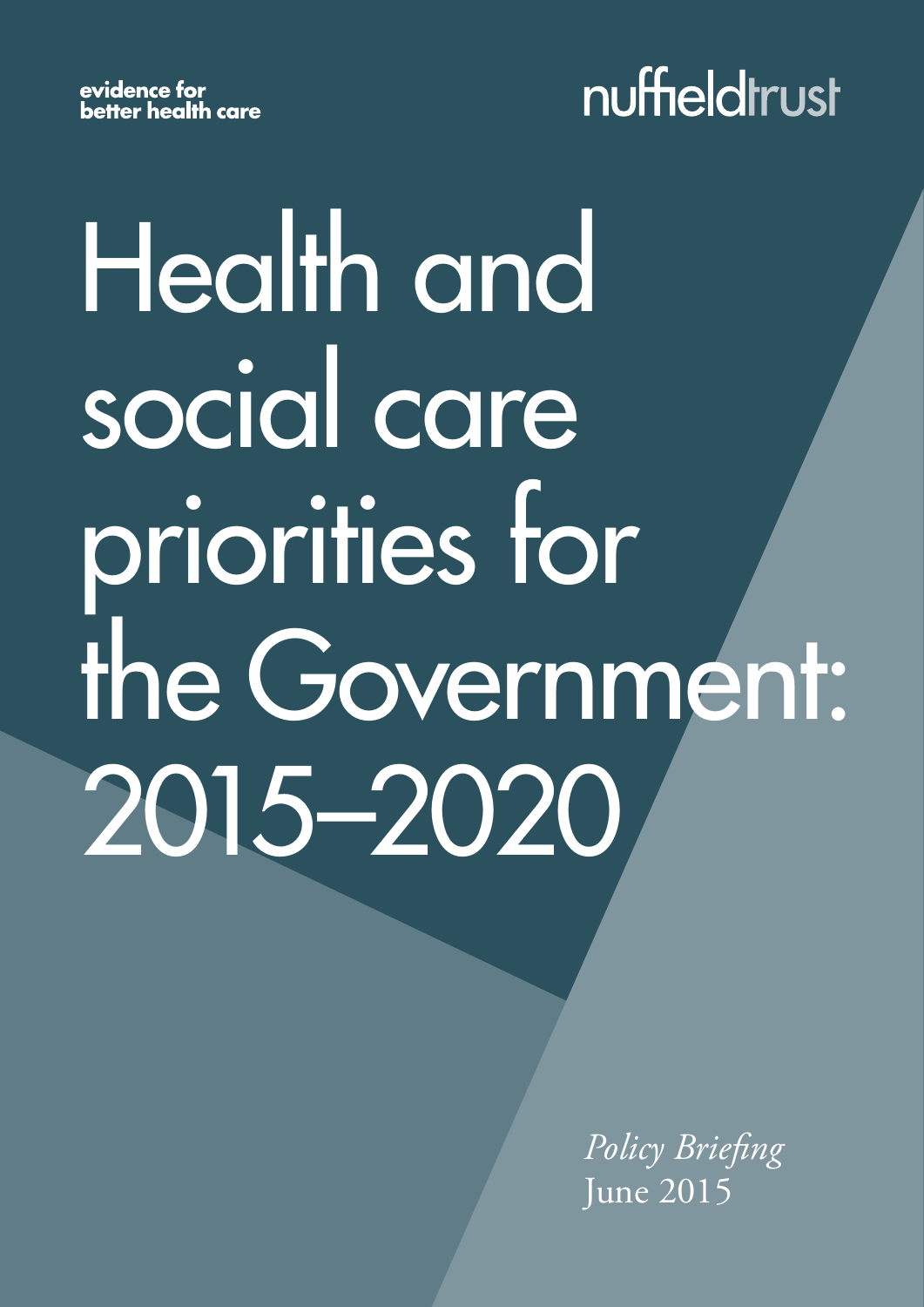The start of the new Parliament provides the opportunity for political and health leaders to develop a long-term plan that puts the NHS and social care system on a sustainable footing. As part of our role to deliver evidence to support better health policy, the Nuffield Trust has produced this briefing, which outlines 10 key health and social care priorities for the new Government. It outlines the challenges we believe are critical to the longer-term success of the health and social care system, and which the new administration will need to prioritise. The briefing draws on our published and forthcoming research, expert opinion and insights from key figures in the health and social care system, including through our quarterly leaders' surveys. It follows a series of briefings we published in the run up to the 2015 general election.

#### Join the discussion and find out more:



 $\blacklozenge$  Follow the health priorities debate on Twitter: [#healthpriorities](https://twitter.com/search?q=%23healthpriorities&src=tyah)

Find out more about our work informing political debate around the general election and beyond: [www.nuffieldtrust.org.uk/](www.nuffieldtrust.org.uk/informing-political-debate)informing-political-debate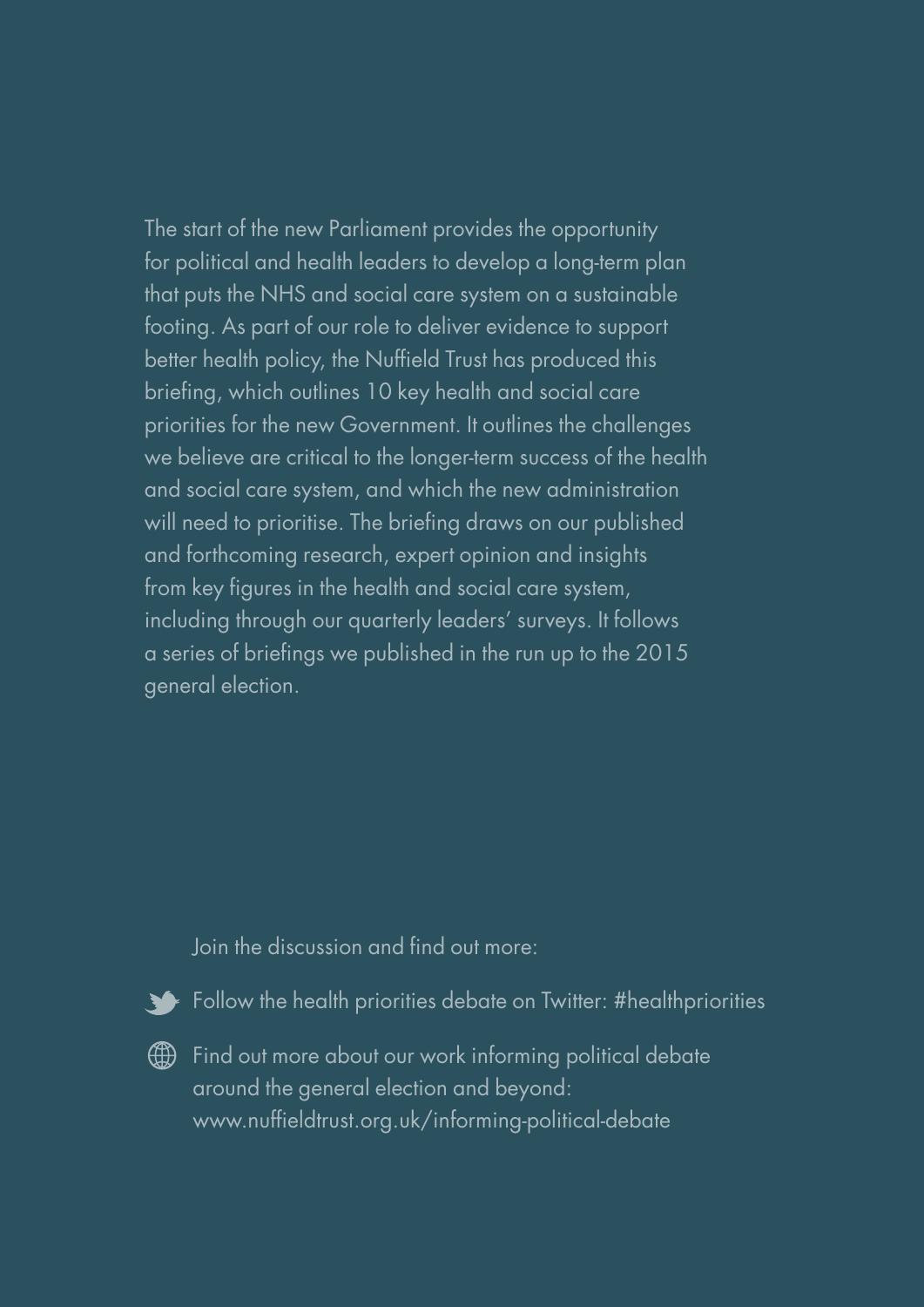|    | Key points              | 2  |
|----|-------------------------|----|
|    | Introduction            | 3  |
|    | (2) Funding and finance | 4  |
| 3) | Quality of care         | 9  |
|    | New models of care      | 13 |
| 5  | Workforce               | 15 |
|    | Conclusion              | 18 |
|    | References              | 19 |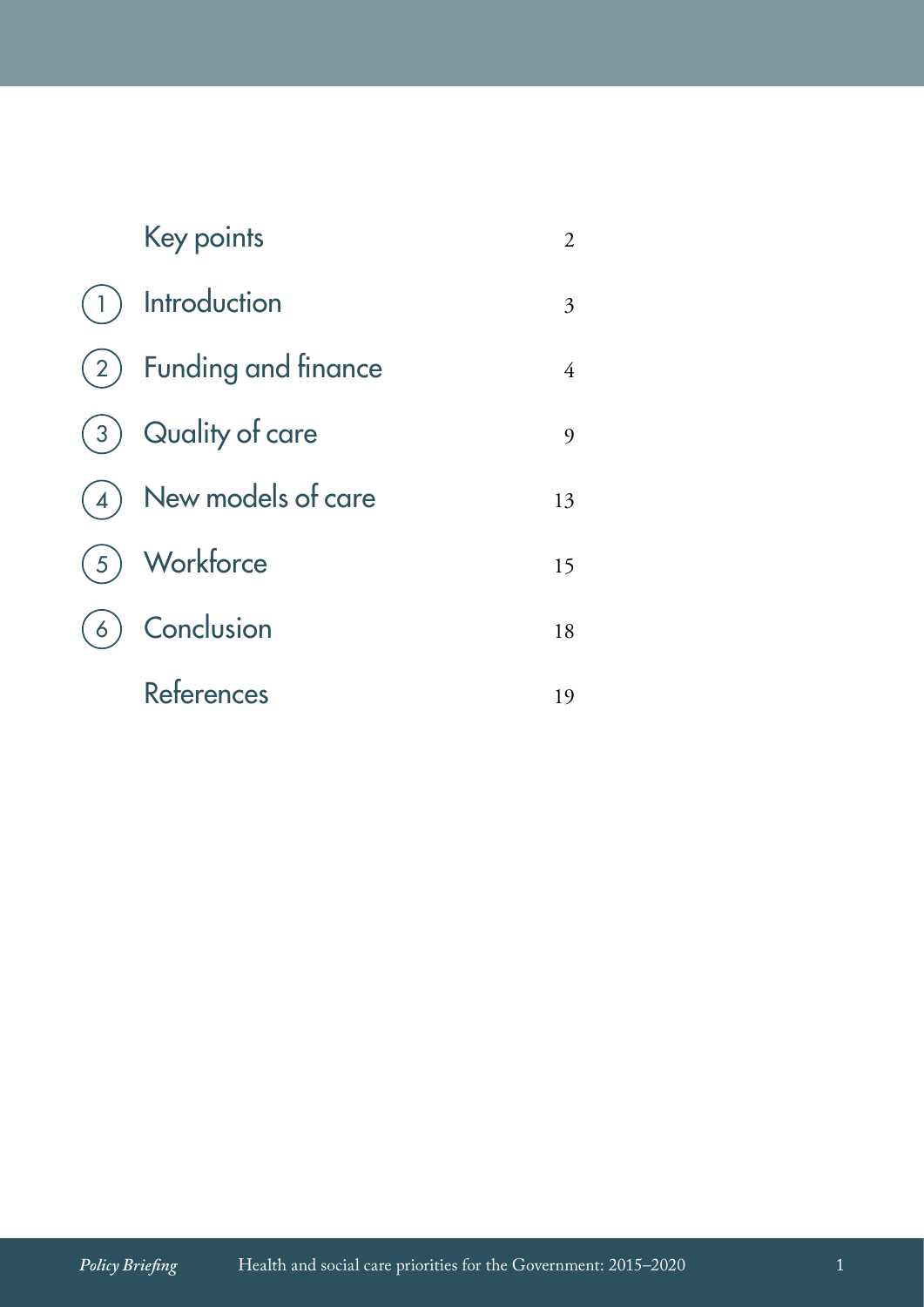## <span id="page-3-0"></span>Key points

- PRIORITY 1: Address the funding crisis facing the NHS by:
	- developing a plan to enable NHS hospital trusts to achieve financial balance over the next two to three years
	- committing to bringing in the  $£8$  billion minimum of extra funding smoothly over the course of the Parliament
	- demonstrating that this will be sufficient to support the transformation of services and to deliver on pledges such as moving to a 'seven-day' NHS
	- publishing the assumptions underlying the £22 billion of required efficiency savings.
- · priority 2: Commit to a fundamental review of health and social care funding that involves all major political parties.
- PRIORITY 3: Review the problems in the management and culture of the NHS and work across organisations to set in place an action plan to tackle them.
- PRIORITY 4: Review the effectiveness of performance targets in the NHS, starting with the four-hour A&E target.
- PRIORITY 5: Tackle the imbalance experienced by those accessing mental health compared to physical health services.
- PRIORITY 6: Set out a credible and funded plan for improving people's health and wellbeing through effective prevention of ill health.
- PRIORITY 7: Ensure that initiatives aiming to transform health and social care are adequately supported and evaluated, given time to succeed (or fail), and can be adopted in other areas.
- PRIORITY 8: Support and encourage the development of new care models in general practice and wider primary care.
- PRIORITY 9: Reconnect with the core NHS workforce in order that they are engaged and empowered.
- PRIORITY 10: Help the NHS implement successful workforce development and planning that realigns ways of working with the needs of patients.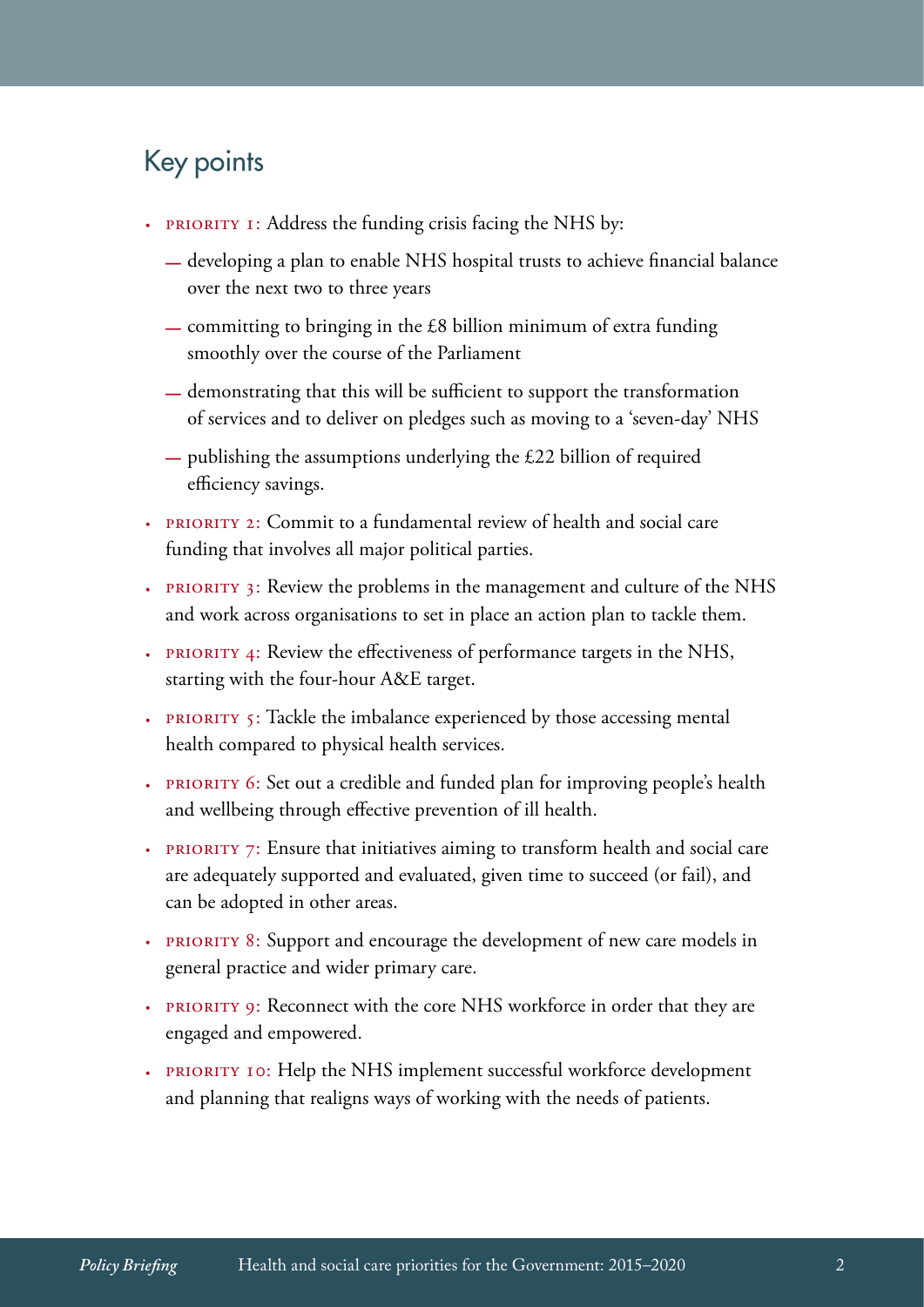# <span id="page-4-0"></span>1

## Introduction

David Cameron's new Government takes office at a crucial time for the NHS and social care. The health service in England is embarking upon a major programme of change in order to meet the needs of a growing and ageing population. The *Five Year Forward View* [\(NHS England and others, 2014\)](http://www.england.nhs.uk/wp-content/uploads/2014/10/5yfv-web.pdf) describes how care needs to be transformed and sets out a range of new models with opportunities to use various innovations to achieve this.

Yet the new Government takes on a health and care system under significant pressure, with NHS finances at a tipping point and social care struggling from the effects of significant cuts. According to NHS England, meeting the health needs of the population will leave the NHS with a shortfall of £30 billion by 2020. The funding gap for adult social care over the same time period is estimated to be £4.3 billion ([Local Government Association and ADASS, 2014](http://www.local.gov.uk/documents/10180/5854661/Adult+social+care+funding+2014+state+of+the+nation+report/e32866fa-d512-4e77-9961-8861d2d93238)).

Recent Nuffield Trust analysis suggested that a further 17,000 hospital beds would be needed over the next seven years unless more can be done to improve efficiency and enhance out-of-hospital care ([Smith and others, 2014\)](www.nuffieldtrust.org.uk/sites/files/nuffield/publication/financial_times_web.pdf). Waiting times – often seen as the barometer of the health of the system – are lengthening in many areas.

How the Government chooses to navigate this complex territory over the early years of this Parliament will therefore have a lasting impact upon the long-term performance and sustainability of England's health and social care services.

This briefing outlines the Nuffield Trust's perspective on the priority areas for the new Government, drawing on our published and forthcoming research, expert opinion, and insights from key figures in the health and social care system, including through our quarterly leaders' surveys ([Nuffield Trust, 2014a](http://www.nuffieldtrust.org.uk/our-work/projects/health-leaders-survey-results-4)).

The briefing focuses on the NHS in England, given that health is a devolved matter. However, the Nuffield Trust has a strong track record in analysing the funding and performance of the four health systems of the UK. Further information on this can be found at [http://www.nuffieldtrust.org.uk/our-work/](http://www.nuffieldtrust.org.uk/our-work/uk-international-comparisons) [uk-international-comparisons.](http://www.nuffieldtrust.org.uk/our-work/uk-international-comparisons)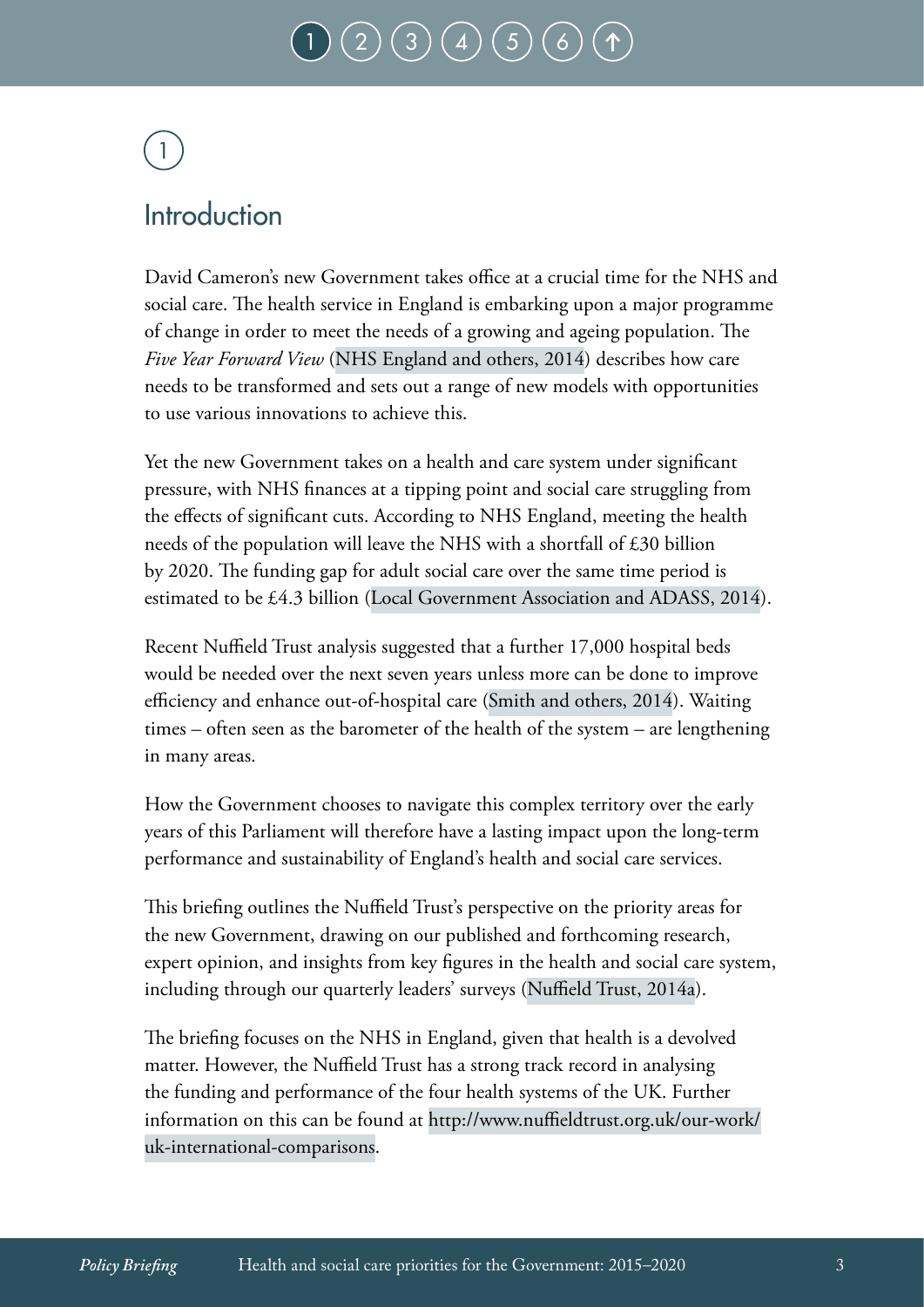# $1) (2) (3) (4) (5)$  $1) (2) (3) (4) (5)$  $1) (2) (3) (4) (5)$  $1) (2) (3) (4) (5)$  $1) (2) (3) (4) (5)$  $1) (2) (3) (4) (5)$  $1) (2) (3) (4) (5)$  $1) (2) (3) (4) (5)$

# <span id="page-5-0"></span>2

## Funding and finance

Priority 1: Address the funding crisis facing the NHS by:

- developing a plan to enable NHS hospital trusts to achieve financial balance over the next two to three years
- committing to bringing in the £8 billion minimum of extra funding smoothly over the course of the Parliament
- demonstrating that it will be sufficient to support the transformation of services and to deliver on pledges such as moving to a 'seven-day' NHS
- publishing the assumptions underlying the £22 billion of required efficiency savings.

### The immediate funding crisis

The current 2015/16 financial year is a cause for concern for all NHS organisations. A large and increasing number of hospital trusts are in deficit: in July 2014, the Nuffield Trust warned that hospital finances were weak and declining ([Lafond and others, 2014](http://www.nuffieldtrust.org.uk/sites/files/nuffield/publication/into-the-red-report.pdf)), and figures just released by the health care regulators Monitor and the Trust Development Authority highlight a total deficit across NHS and Foundation Trusts of over £800 million in the last financial year [\(Monitor, 2015;](https://www.gov.uk/government/uploads/system/uploads/attachment_data/file/429778/BM1552_Performance_of_the_NHSFT_sector_Q4_201415.pdf) [NHS Trust Development Authority, 2015\)](http://www.ntda.nhs.uk/wp-content/uploads/2015/03/Paper-D-Service-and-Financial-Performance-Report-for-March-2015.pdf). NHS Providers, a membership association for public provider trusts, has predicted a collective deficit of over £2 billion across all NHS trusts by the end of the 2015/16 financial year ([Hopson, 2015\)](http://www.nhsproviders.org/blogs/chris-hopsons-blog/new-health-secretary-general-election/). Forthcoming research from the Nuffield Trust will suggest that there are many hospital trusts at risk of failure, but that there is an inadequate failure regime in place to manage this.

Clinical commissioning groups (CCGs) – the organisations responsible for planning and paying for local health care – are also under strain. Nuffield Trust analysis showed that almost one in ten CCGs ended 2013/14 in deficit ([Lafond](http://www.nuffieldtrust.org.uk/sites/files/nuffield/publication/into_the_red.pdf)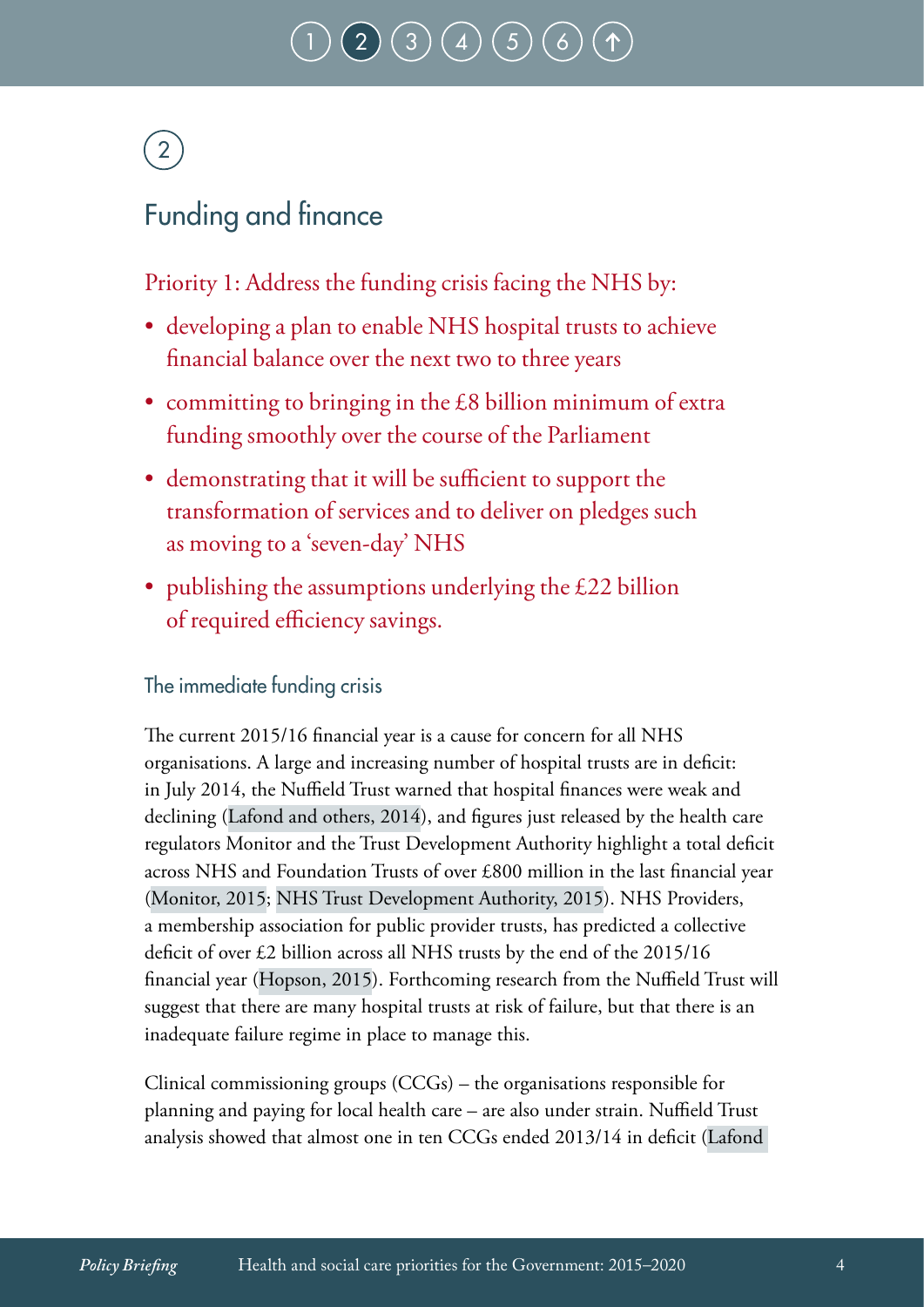# $\binom{2}{3} \binom{4}{4} \binom{5}{5}$  $\binom{2}{3} \binom{4}{4} \binom{5}{5}$  $\binom{2}{3} \binom{4}{4} \binom{5}{5}$  $\binom{2}{3} \binom{4}{4} \binom{5}{5}$  $\binom{2}{3} \binom{4}{4} \binom{5}{5}$  $\binom{2}{3} \binom{4}{4} \binom{5}{5}$  $\binom{2}{3} \binom{4}{4} \binom{5}{5}$  $\binom{2}{3} \binom{4}{4} \binom{5}{5}$  $\binom{2}{3} \binom{4}{4} \binom{5}{5}$

[and others, 2014](http://www.nuffieldtrust.org.uk/sites/files/nuffield/publication/into_the_red.pdf)), and there are signs that this number will increase in this financial year. As our recent briefing suggested, this could lead to financially distressed CCGs attempting to ration access to care – something that will be unpopular with the public and politicians alike ([Edwards and others, 2015](http://www.nuffieldtrust.org.uk/sites/files/nuffield/publication/rationing_in_the_nhs_0.pdf)). In addition, services directly commissioned by NHS England were overspent by £347 million in 2013/14, driven by a growth in specialised services which are provided in relatively few hospitals [\(NHS England, 2014\)](http://www.england.nhs.uk/wp-content/uploads/2014/05/item6-board-0514.pdf).

Financial strain is also evident in general practice, which has seen real-terms cuts in recent years, as have community and mental health services, and adult social care [\(Dayan and others, 2014\)](http://www.nuffieldtrust.org.uk/publications/general-practice-crisis). The coalition Government promised [a further](http://www.nuffieldtrust.org.uk/sites/files/nuffield/image/autumn_statement_main.jpg)  [£1.6 billion](http://www.nuffieldtrust.org.uk/sites/files/nuffield/image/autumn_statement_main.jpg) for the NHS in England for 2015/16, with £250 million earmarked to improve and upgrade GP services. But it is unlikely that this will address the financial shortfall that is predicted by organisations such as NHS Providers.

Rather than forcing some provider trusts to resort to drastic measures to achieve financial balance by the end of the 2015/16 financial year, we would support a more managed transition to achieving financial balance over the next two to three financial years.

### Phasing of the £8 billion extra funding

Looking further ahead, we welcome the Conservative Party's manifesto pledge to provide real-terms increases in the NHS budget of at least £8 billion by 2020, but it is not clear when any of this additional funding will kick in (see Figure 1).

*It is vital both from a sustainability and efficiency point of view that the Government commits to bringing in the extra funding smoothly over the course of the Parliament rather than back-loading it*

NHS England has said that above-inflation increases should come in smoothly over the course of this Parliament. Any delay would leave the NHS unable to hold health spending flat in the early years of the Parliament, taking into account the age and size of the population [\(Dayan, 2015\)](http://www.nuffieldtrust.org.uk/blog/nhs-bidding-war). This could lead to growing waiting lists and deteriorating services.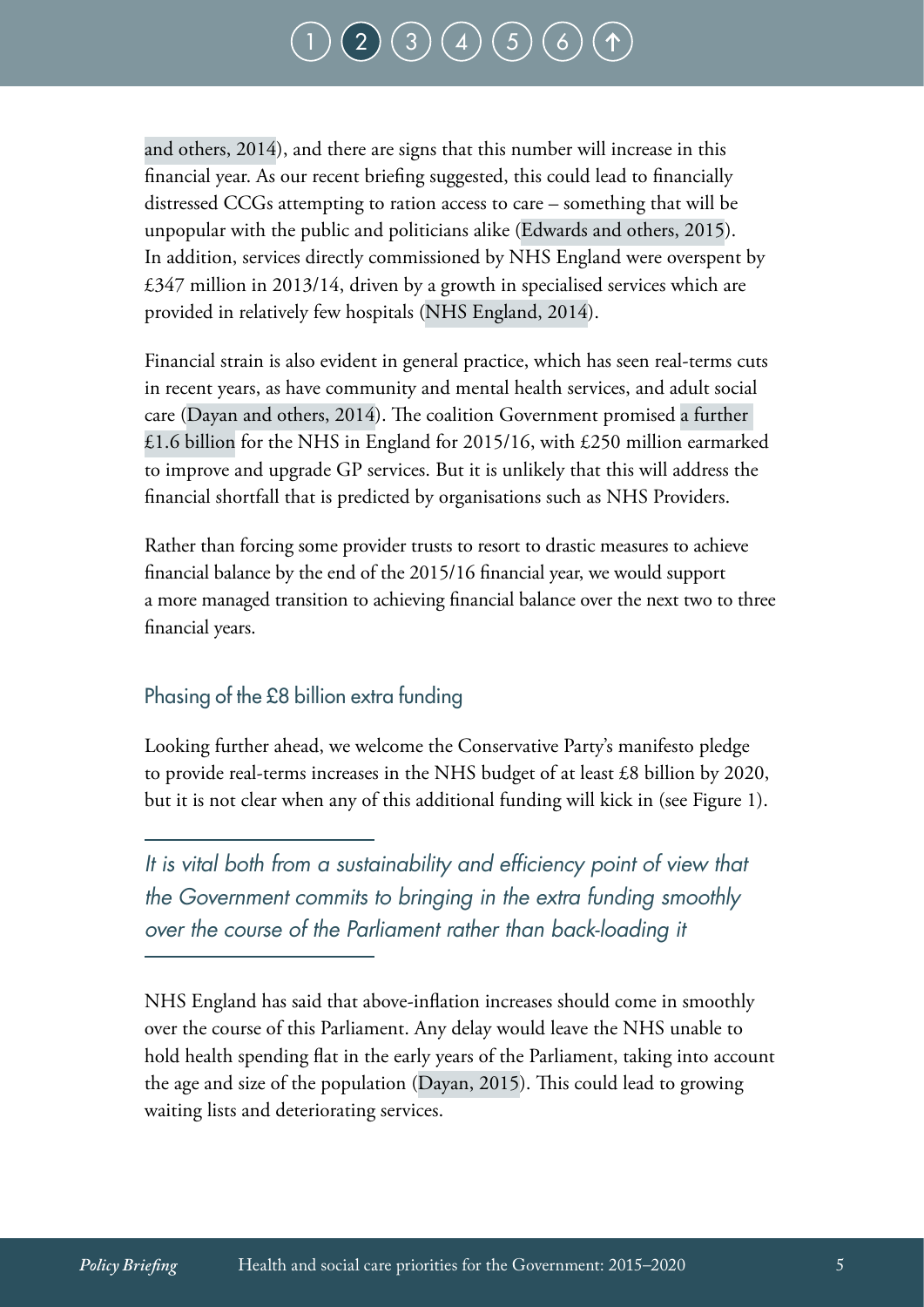



Source: HM Treasury Public Expenditure Statistical Analyses (2014); Nuffield Trust analysis of cost curves provided by NHS England

A sudden increase in funds towards the end of the Parliament could also cause problems. History tells us that the NHS does not respond well to sudden increases in funding [\(National Audit Office, 2010\)](http://www.nao.org.uk/report/management-of-nhs-hospital-productivity/), something demonstrated, for example, by the rapid pay inflation that occurred following the large injection of money in the early 2000s.

It is therefore vital both from a sustainability and efficiency point of view that the Government commits to bringing in the extra funding smoothly over the course of the Parliament rather than back-loading it.

#### Paying for additional drugs and services

This additional funding may now have to stretch a long way. The Conservative manifesto – backed up by a speech from the Prime Minister following the election on 18 May – set out ambitions for a seven-day NHS in both the acute sector and in general practice. This is the right goal: there is a higher risk of mortality in hospitals at weekends. A 24-hour, seven-day service will help to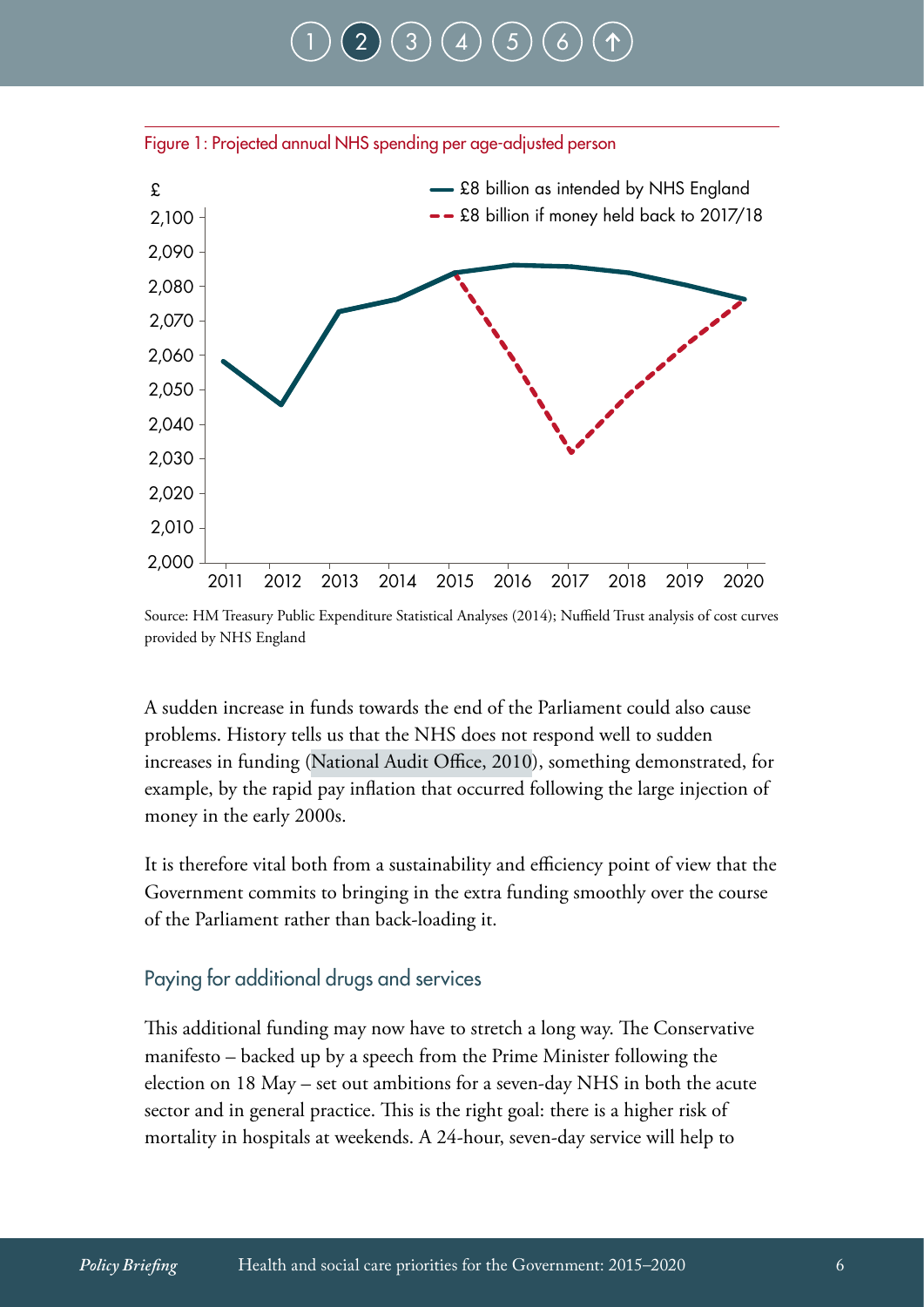improve the flow of patients through hospital. Extended opening hours in a larger number of GP surgeries is also a welcome aspiration.

*Implementing a seven-day NHS will mean significant changes to the way services are run, it will require a critical mass of specialist staff to be recruited, and it may mean closures or mergers of local services*

But the Government should be under no illusions about the scale of the challenge of implementing a seven-day NHS. It will mean significant changes to the way services are run across the country, and it will also require recruiting a critical mass of specialist staff. It may also mean closures or mergers of local services, such as emergency surgery or maternity units.

Furthermore, it will not be cheap. Recent estimates from the Healthcare Financial Management Association (HFMA) suggest that seven-day working in hospitals could cost between 1.5 and 2 per cent of a hospital trust's annual income ([HFMA and NHS England, 2013\)](http://www.england.nhs.uk/wp-content/uploads/2013/12/costing-7-day.pdf).

There are also likely to be other calls upon the additional funding, including new and expensive drugs. The high cost of sofosbuvir, a new and powerful hepatitis C drug, will pose a dilemma for NHS England, who are already under scrutiny for decisions about funding drugs for rare conditions ([Lintern, 2015\)](http://www.lgcplus.com/news/health/social-care/nhs-england-labelled-dysfunctional-over-drug-policy-delay/5083919.article). The division of power between NHS England and the Department of Health may distance the Secretary of State from this decision but will not prevent pressure on the Government to fund new drugs from being exerted.

There is also the question of how the new care models identified in the *Five Year Forward View* can take shape while providers are so hamstrung by stretched resources. It is likely that the Government will need to identify a transformation fund to enable providers to 'double run' services for a period of time and adapt their care models. However, it is unclear whether the £8 billion will stretch to this.

#### Efficiency savings

Finally, the flipside of the £8 billion pledged for the NHS is that it depends on the health service achieving productivity gains of £22 billion by 2020. There is little detail from NHS England or from the Government about how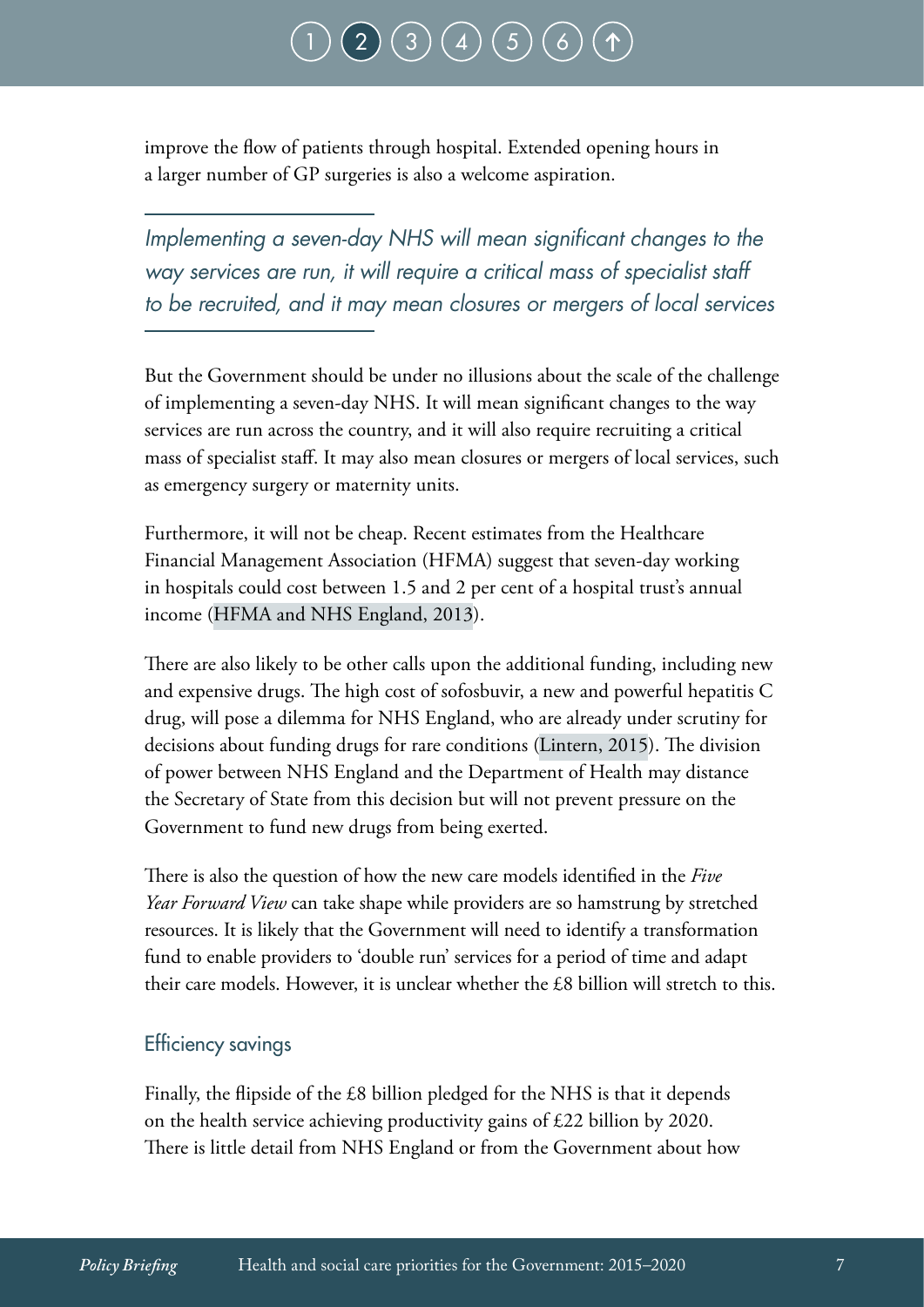# $\binom{2}{3}\binom{4}{4}\binom{5}{5}$  $\binom{2}{3}\binom{4}{4}\binom{5}{5}$  $\binom{2}{3}\binom{4}{4}\binom{5}{5}$  $\binom{2}{3}\binom{4}{4}\binom{5}{5}$  $\binom{2}{3}\binom{4}{4}\binom{5}{5}$  $\binom{2}{3}\binom{4}{4}\binom{5}{5}$  $\binom{2}{3}\binom{4}{4}\binom{5}{5}$  $\binom{2}{3}\binom{4}{4}\binom{5}{5}$  $\binom{2}{3}\binom{4}{4}\binom{5}{5}$

the service will deliver these or what proportion will release savings in terms of cash. NHS England Chief Executive Simon Stevens said on 18 May that this

£22 billion: total productivity savings required in the NHS by 2020

will be provided by his organisation in June [\(Health Service Journal, 2015\)](http://www.hsj.co.uk/news/hsj-live/hsj-live-180515-stevens-to-set-out-detail-on-22bn-efficiency-challenge/5085085.article#.VVy5-_lVhBc) – this will be an important piece of analysis.

The NHS knows it must stretch every pound further. But achieving productivity on the scale implied by the *Five Year Forward View* would be unprecedented. The majority of the £20

billion efficiency savings delivered as part of the 'Nicholson Challenge' during the 2010–15 parliament came from a combination of pay restraint, cuts to central budgets, cuts to the payment tariff, and the abolition of some regional and local tiers of management following the Health and Social Care Act 2012 [\(Appleby](http://www.kingsfund.org.uk/sites/files/kf/field/field_publication_file/the-nhs-productivity-challenge-kingsfund-may14.pdf)  [and others, 2014](http://www.kingsfund.org.uk/sites/files/kf/field/field_publication_file/the-nhs-productivity-challenge-kingsfund-may14.pdf)). But it is unclear how much more can be extracted from these approaches.

## Priority 2: Commit to a fundamental review of health and social care funding that involves all major political parties.

The lack of any discussion on social care funding throughout the election campaign was an omission from all parties, despite social care for older adults experiencing a 16 per cent cut in funding since 2010 ([Holder, 2014](http://www.qualitywatch.org.uk/blog/another-year-cuts-social-care)).

Although the 2014 Care Act has brought some much-needed clarity and consistency to social care entitlements, it will not end the rationing of social care, eliminate the fragmentation of health and social care, or change the illogical and unfair variations in access to NHS-funded continuing care.

The Conservative Party's wider plans for continued fiscal consolidation imply further cuts to local authority budgets, which will inevitably put great pressure on social care – usually a local authority's largest area of expenditure – and will have unknown knock-on effects for health care.

Finding an equitable and efficient solution to funding social care has been an unresolved public policy question that has troubled governments of all political persuasions for decades. We therefore recommend the Government commits to a fundamental review of health and social care funding involving all major parties.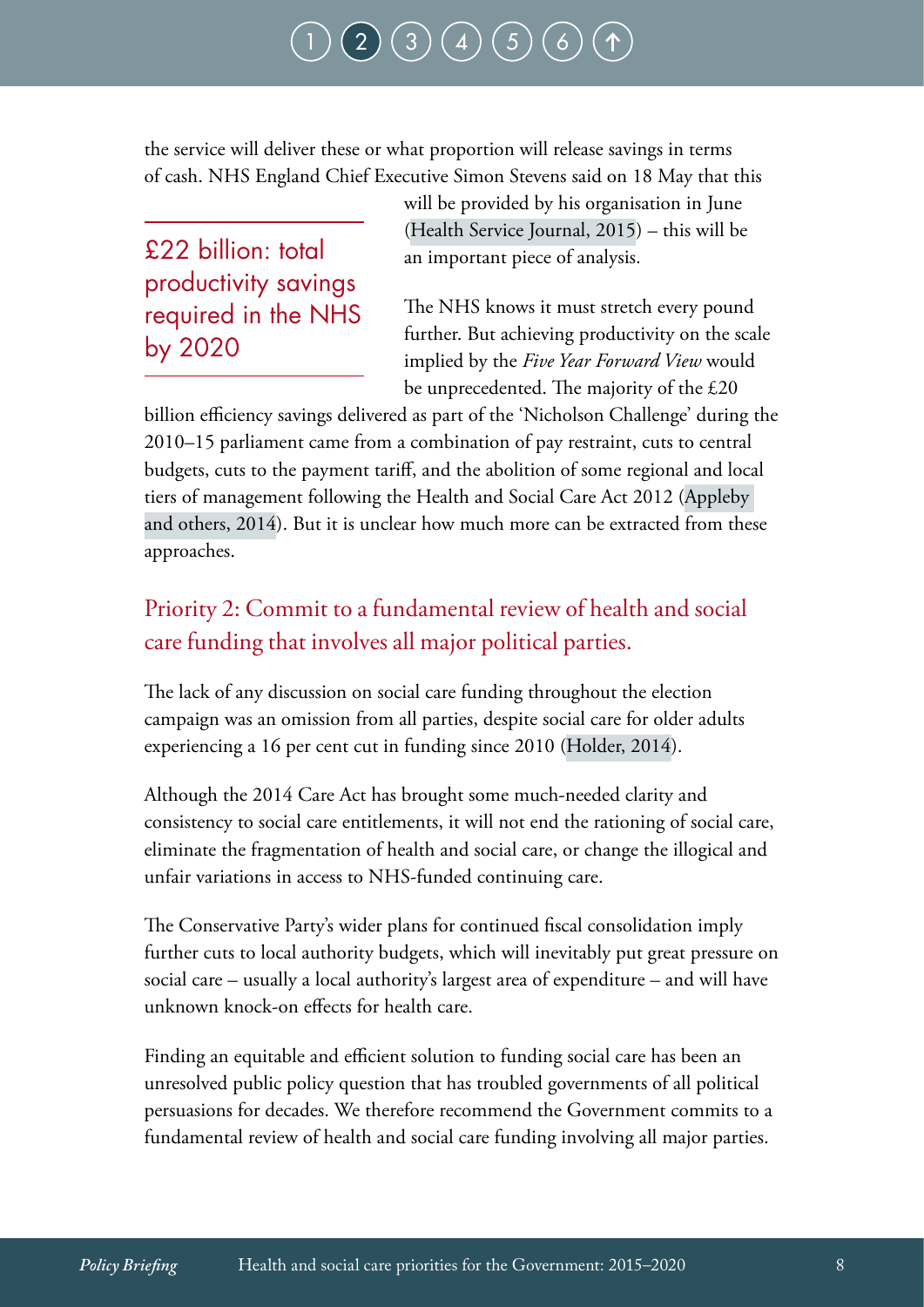# $(2) (3) (4) (5)$  $(2) (3) (4) (5)$  $(2) (3) (4) (5)$  $(2) (3) (4) (5)$  $(2) (3) (4) (5)$  $(2) (3) (4) (5)$  $(2) (3) (4) (5)$

## <span id="page-10-0"></span>3

## Quality of care

Our QualityWatch programme with the Health Foundation examines over 300 indicators of care quality and produces a series of in-depth reports to provide an overview of how the quality of patient care is changing. In October 2014 we published an annual statement that suggested deteriorating performance in waiting times, mental health services and staff wellbeing ([QualityWatch, 2014](http://www.qualitywatch.org.uk/sites/files/qualitywatch/field/field_document/QW%20annual%20statement%2014%20%28final%29.pdf)). Furthermore, when compared against other international health systems, the UK continues to lag behind other countries on outcomes for a number of key conditions. The coalition Government placed a welcome emphasis on quality and safety in the second half of the last Parliament, but we remain concerned that many performance indicators are pointing in the wrong direction.

Priority 3: Review the problems in the management and culture of the NHS and work across organisations to set in place an action plan to tackle these problems.

The last Parliament had a welcome focus on improved quality and safety following the multiple failings at the Mid Staffordshire NHS Foundation Trust and the report by Sir Robert Francis QC published in February 2013. Nuffield Trust analysis published one year later explored how hospitals had responded to the Francis Report. We found that many of the report's themes, such as the importance of openness, adequate staffing levels and patient-centred culture, had resonated with hospital leaders. However, financial pressures, a complex regulatory environment and a top-down, punitive management culture threatened progress [\(Thorlby and others, 2014\)](http://www.nuffieldtrust.org.uk/publications/francis-inquiry-one-year-on).

More recently, we spoke to a small sample of senior staff (including chief executives) at hospital trusts, as well as commissioners, NHS England and the Trust Development Authority, to examine their views on how performance is managed in the urgent care system. Responses indicated that there was duplication of effort occurring among the various regulators overseeing system performance, which led to a significant amount of frontline management time expended on collecting information, responding to requests, linking with other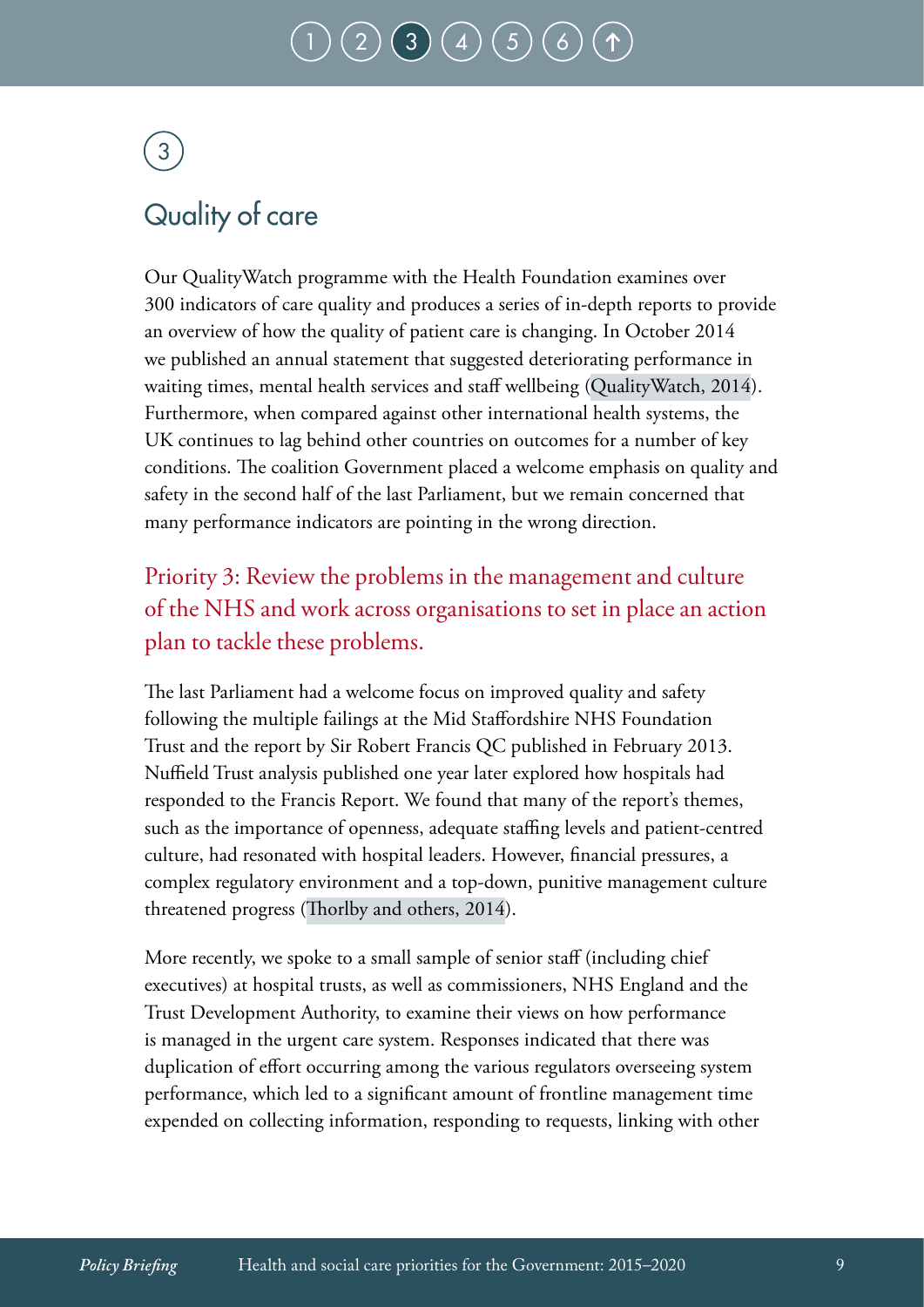# $(2) (3) (4) (5)$  $(2) (3) (4) (5)$  $(2) (3) (4) (5)$  $(2) (3) (4) (5)$  $(2) (3) (4) (5)$  $(2) (3) (4) (5)$  $(2) (3) (4) (5)$  $(2) (3) (4) (5)$  $(2) (3) (4) (5)$

bodies, understanding multiple perspectives and encouraging collaboration between organisations ([Edwards, 2015](http://www.hsj.co.uk/comment/the-way-the-nhs-manages-ae-problems-is-not-fit-for-purpose/5082726.article#.VVIaFPlVhBc)).

The coalition Government made some progress in identifying the management culture of the NHS as a particular problem. Don Berwick's review into patient safety set out an important statement of what needed to happen [\(National Advisory Group on the Safety of Patients in England, 2013](https://www.gov.uk/government/uploads/system/uploads/attachment_data/file/226703/Berwick_Report.pdf)), and by commissioning Sir Stuart Rose to examine NHS management, the Department of Health appeared to be on the right track. However, it is regrettable that publication of the Rose Review has been delayed, and that there has been little concrete action to address the culture problems identified by Don Berwick.

This is a complex area and further evidence may be necessary to prompt action, so we recommend that the Government takes a twin approach to this issue. First, it should initiate a review into the management and regulatory culture in the NHS to explore the reasons for the top-down behaviours identified in our analysis and suggest ways to better balance autonomy for providers with the need to hold them to account. Second, it should bring organisations together across sectors, from regulators to hospitals, and involve patient groups to develop an action plan for improving the culture in the NHS.

## Priority 4: Review the effectiveness of performance targets in the NHS, starting with the four-hour A&E target.

Targets in health care can be an effective way to manage performance if used sparingly, and for a few carefully chosen areas. They have been used successfully in the past to help identify failing systems, but they should never be used as a sole arbiter of care quality.

As demand for NHS services continues to rise, there is a risk that the emphasis placed on certain high-profile targets will detract from the quality of patient care, as regulators and politicians become preoccupied with seeking assurance from staff. This is very obviously the case at present with the four-hour A&E target.

Recent analysis published by the Nuffield Trust looked at how all 156 hospital trusts in England performed against six national targets over the course of the last Parliament ([Dorning and Blunt, 2015](http://www.nuffieldtrust.org.uk/publications/access-hospital-care-nhs-target)). On the A&E target, we found that even hospitals in the top ten per cent for performance breached the four-hour target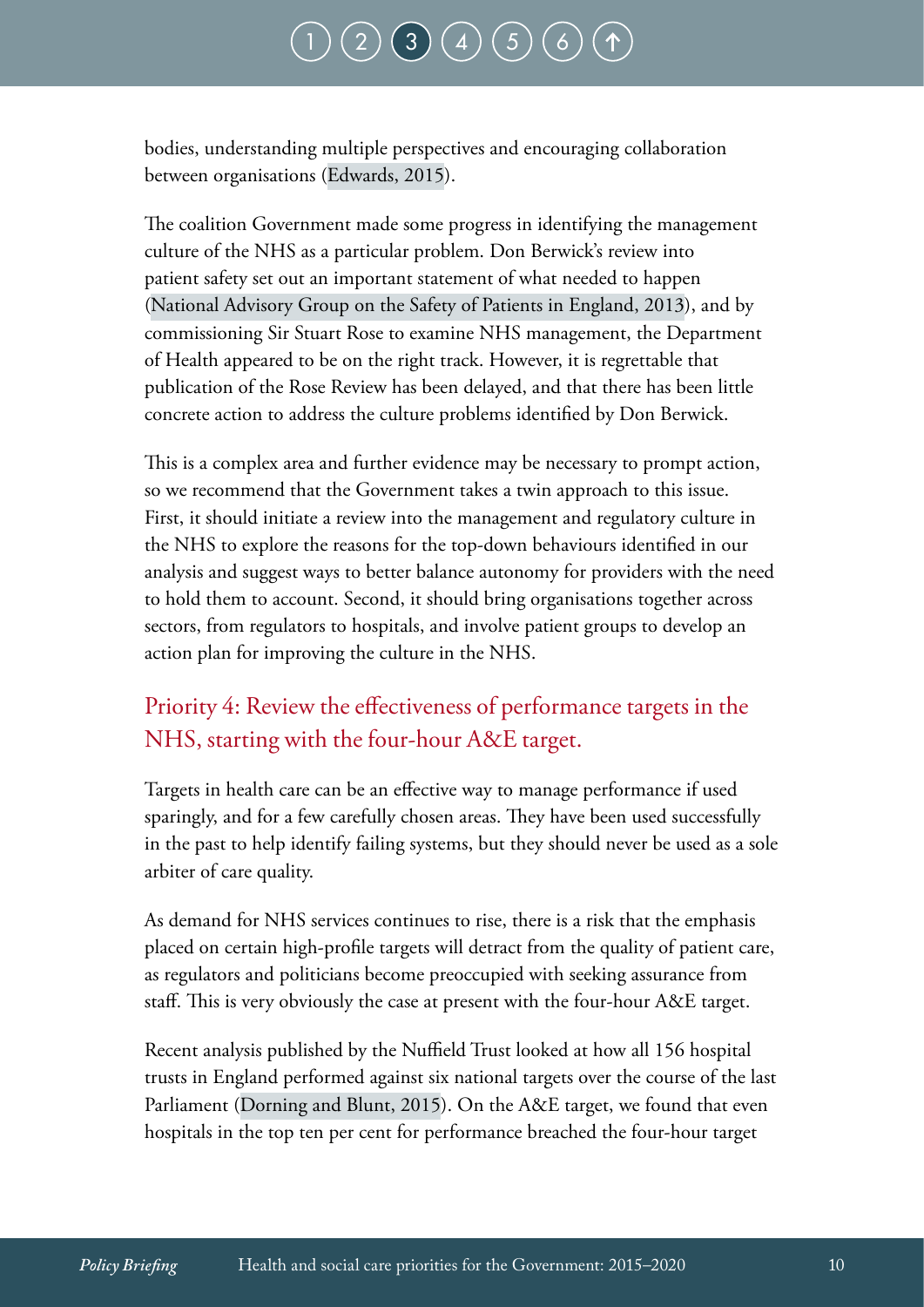in the third quarter of 2014/15. This indicates that problems are systemic rather than confined to a handful of poor performers.

There is an argument for taking a longer-term and broader view of A&E department performance. As politicians and regulators have focused disproportionately on this one measure of performance, it now looms over every other measure of how well patients with urgent needs are being cared for ([Blunt](http://www.nuffieldtrust.org.uk/publications/whats-behind-ae-crisis)  [and others, 2015](http://www.nuffieldtrust.org.uk/publications/whats-behind-ae-crisis)). The new Government should revisit earlier plans explored by the coalition Government in 2010/11 to relegate the four-hour target in importance and explore ways of putting it on a more equal footing with other critical indicators, like trolley waits or time to treatment.

## Priority 5: Tackle the imbalance experienced by those accessing mental health compared to physical health services.

It is clear that mental health services are under severe pressure. Our QualityWatch analysis found that inpatient services for mental health are becoming harder to access for both children and adults, with people experiencing mental ill health waiting almost twice as long for a consultation as people with physical ailments, and being a fifth less likely to have their first outpatient appointment within 18 weeks. In addition to growing waiting times for mental health services, there is also cause for concern regarding the physical health of people, the quality and availability of child and adolescent mental health services, and mental health support for people in acute and primary care.

The Conservative Party's manifesto commitment to enforce minimum standards of access and waiting times for mental health services is a good start, but the focus should not be on these issues in isolation. We urge the Government to explore ways to boost mental health services across the board, and use the NHS Mandate to drive up quality.

## Priority 6: Set out a credible and funded plan for improving people's health and wellbeing through effective prevention of ill health.

The *Five Year Forward View* placed a considerable amount of emphasis on the importance of preventing ill health by using the NHS to encourage healthier lifestyles for patients (and its own staff) and by fully involving communities and the voluntary sector to transform public attitudes to wellbeing.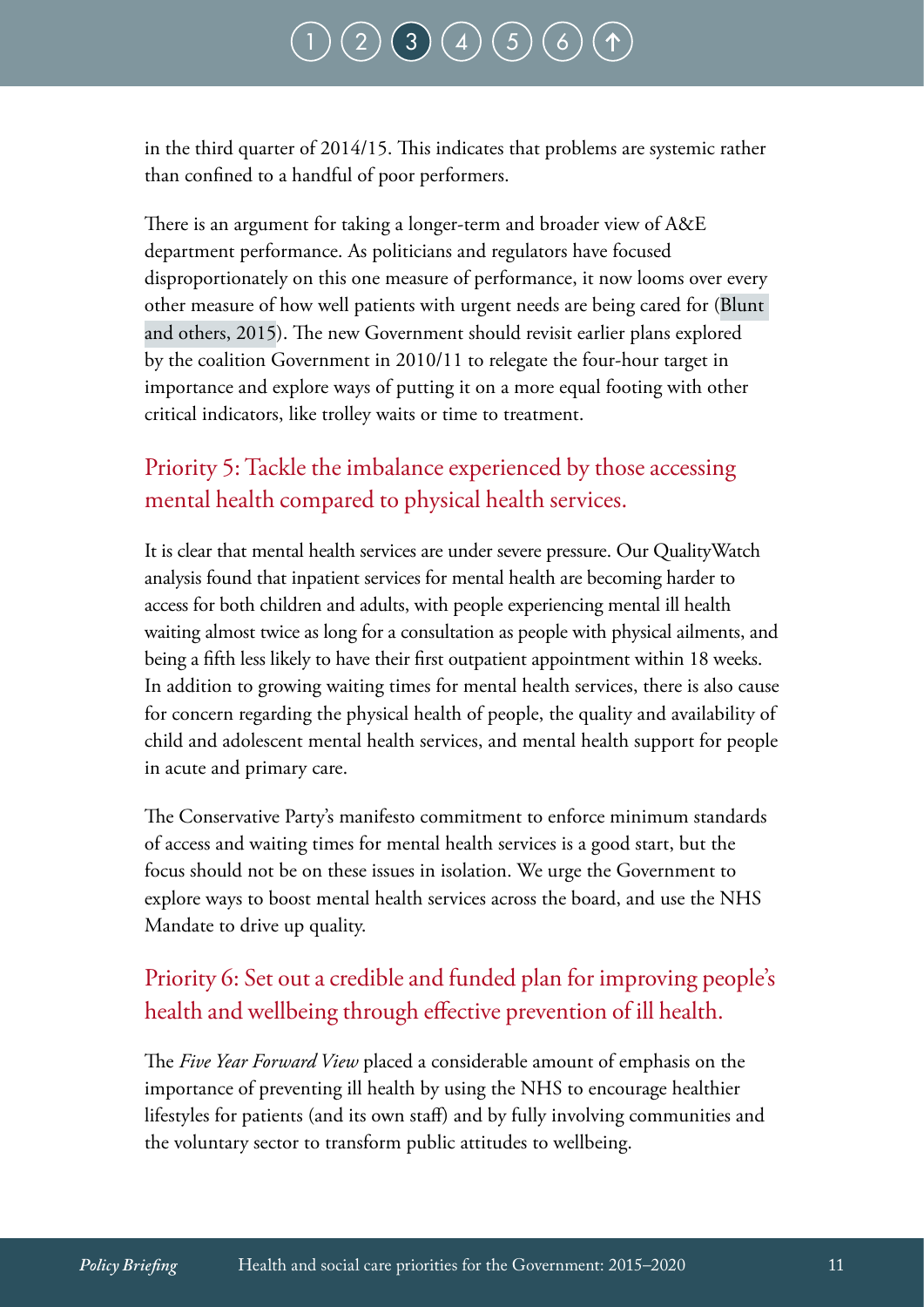By contrast, the Conservative Party's [manifesto](https://www.conservatives.com/Manifesto) was light on detail about its commitment to prevention. Given the multiple and immediate financial pressures facing curative services in the NHS and the likely future cuts to local authorities (who are responsible for public health), there is a real risk that the *Five Year Forward View*'s vision for prevention will not be achieved. But unless sustained investment goes into prevention, many of the assumptions behind the long-term financial viability of the NHS (including whether £8 billion will be enough) are at risk.

It is vital that the Government sets out a credible plan for keeping more people healthy for longer. Compared with many other countries, the UK could do more to incentivise employers to take more active steps to improve the wellbeing of employees and their families. Policies should be explored to provide incentives and sanctions to encourage this.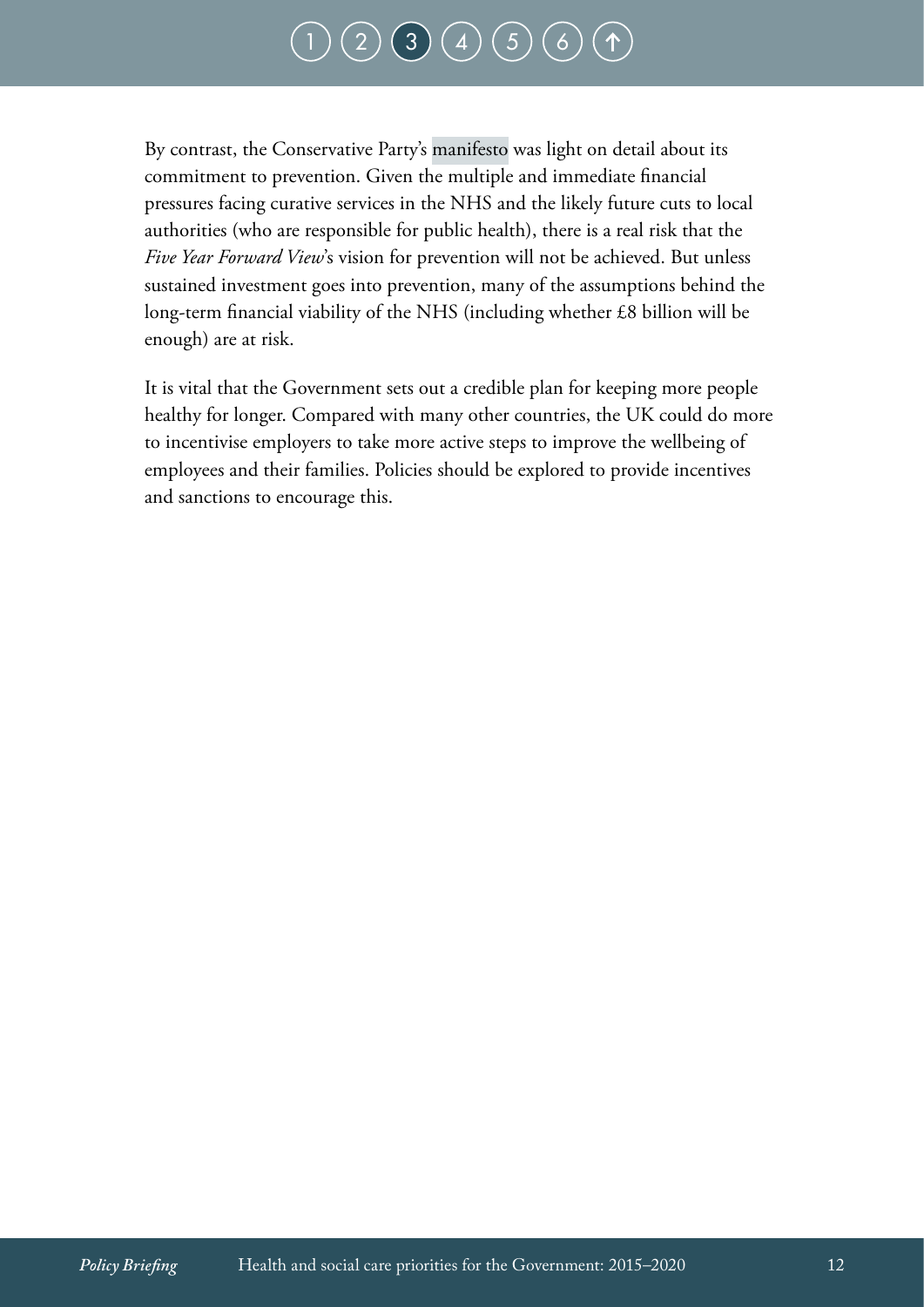# <span id="page-14-0"></span>4

## New models of care

Priority 7: Ensure that initiatives aiming to transform health and social care are adequately supported and evaluated, given time to succeed (or fail), and can be adopted in other areas.

There are a range of projects under way to trial new ways of working across health and social care, from NHS England's 29 'vanguards' to the devolution experiment in Manchester and the Government's Better Care Fund. It is right that the NHS should be embarking upon this kind of change at a local level, with the transition driven by local clinicians and managers working closely with patients, rather than being imposed from the centre.

*Politicians must avoid the temptation to draw premature conclusions from the schemes, and we urge them instead to give these projects time to develop and adapt. Some may fail but this must not be seen as a failure of the entire approach*

There is no shortage of ideas about how to design and manage better services, but the NHS lacks a consistent approach to effectively monitoring innovation and there is a shortage of reliable evidence regarding which of the ideas makes progress towards the desired outcomes. The Nuffield Trust has considerable expertise in examining information to evaluate health and social care projects and to help spread best practice. Our experience suggests that planning and implementing large-scale service changes takes time, requires strong working relationships and will not necessarily save money. The 29 vanguard projects established under NHS England's *Five Year Forward View* are at a very early stage of development. Politicians must avoid the temptation to draw premature conclusions from the schemes, and we urge them instead to give these projects time to develop and adapt. Some projects may fail but this must not be seen as a failure of the entire approach. It is important that robust learning from the pilots is generated and disseminated to different parts of the health service so that they too can benefit from the experiences of the vanguards.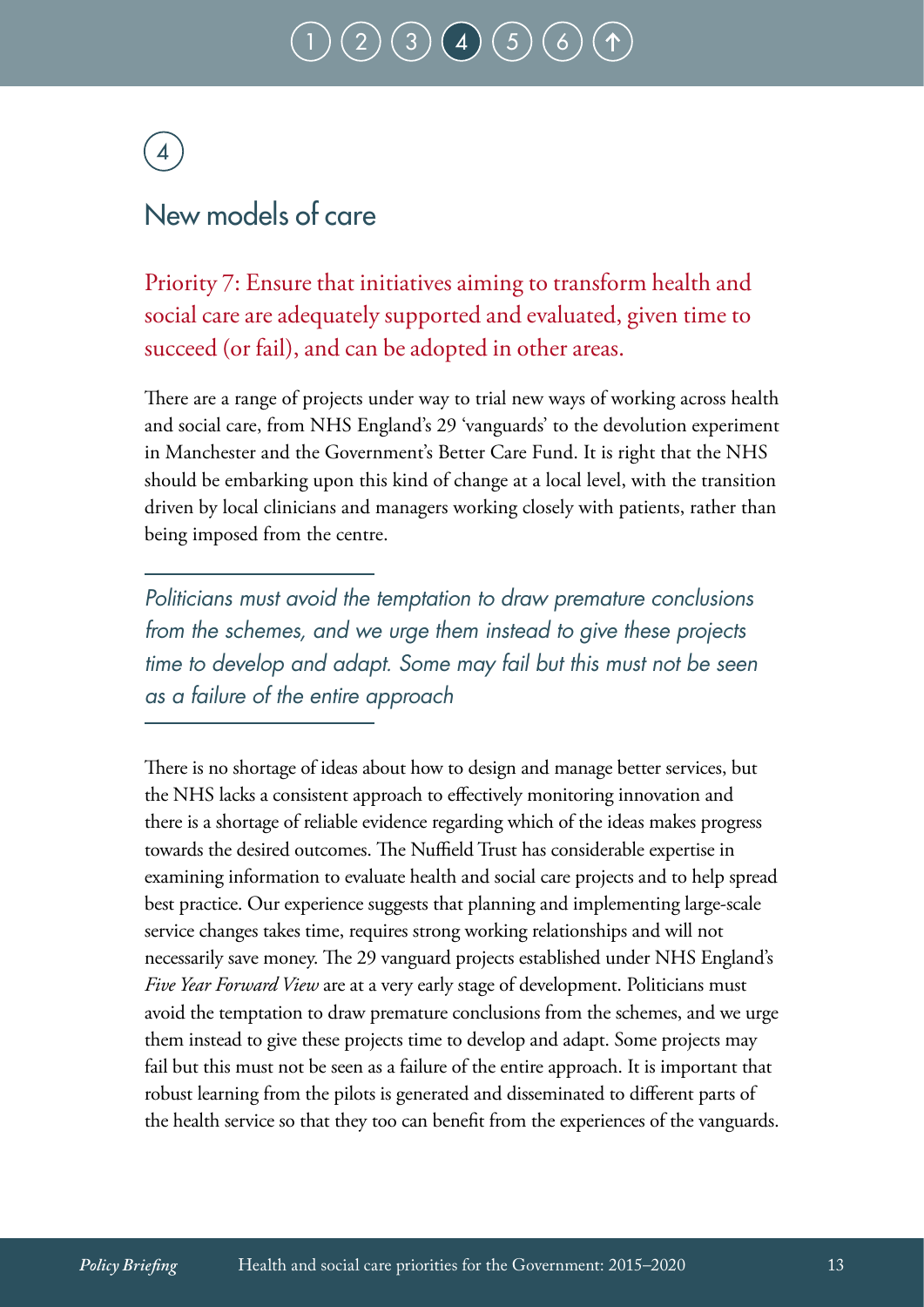While pooling health and social care budgets – as Manchester is about to do and Better Care Fund areas have already done – might be the right thing to do in principle, we are wary of linking it to quick financial savings. Such approaches might create opportunities for financial savings over the longer term, but such savings are far from guaranteed, and bringing together the budgets of two services will not reverse the long-term funding problems of social care. An additional concern is that the money currently available for research, education and training (around £5 billion in total) will be siphoned off to front-line services.

## Priority 8: Support and encourage the development of new care models in general practice and wider primary care.

Developing new ways of working and building new models of care around the needs of patients is important in all areas. However, transforming the care that patients and the public receive outside of hospital needs to be a particular priority. Shifting care out of hospitals into the community has been a longrunning policy goal but, despite the rhetoric, there has been little progress and funding for out-of-hospital care. Funding for general practice in particular has lagged behind the hospital sector.

To achieve this there will need to be a step change in services offered through GP surgeries and community care. However, with general practice facing a looming workforce crunch caused by a potential shortfall in GP numbers, real financial pressures and a growing primary care workload, there is a clear need to embrace change. Scaled-up general practice, better use of existing skills such as pharmacists or practice nurses, and developing innovative working arrangements with other health or social care providers in the area should all be pursued.

As with the other care models being explored, it will be important to strike the right balance between allowing new GP organisations the freedom to experiment and test new ways of working without undermining accountability to the taxpayer. Politicians should also be mindful of the need to evaluate such projects to understand what works – trialling different approaches and disseminating the learning from them, rather than applying a 'one size fits all' model, will be crucial to the future of general practice.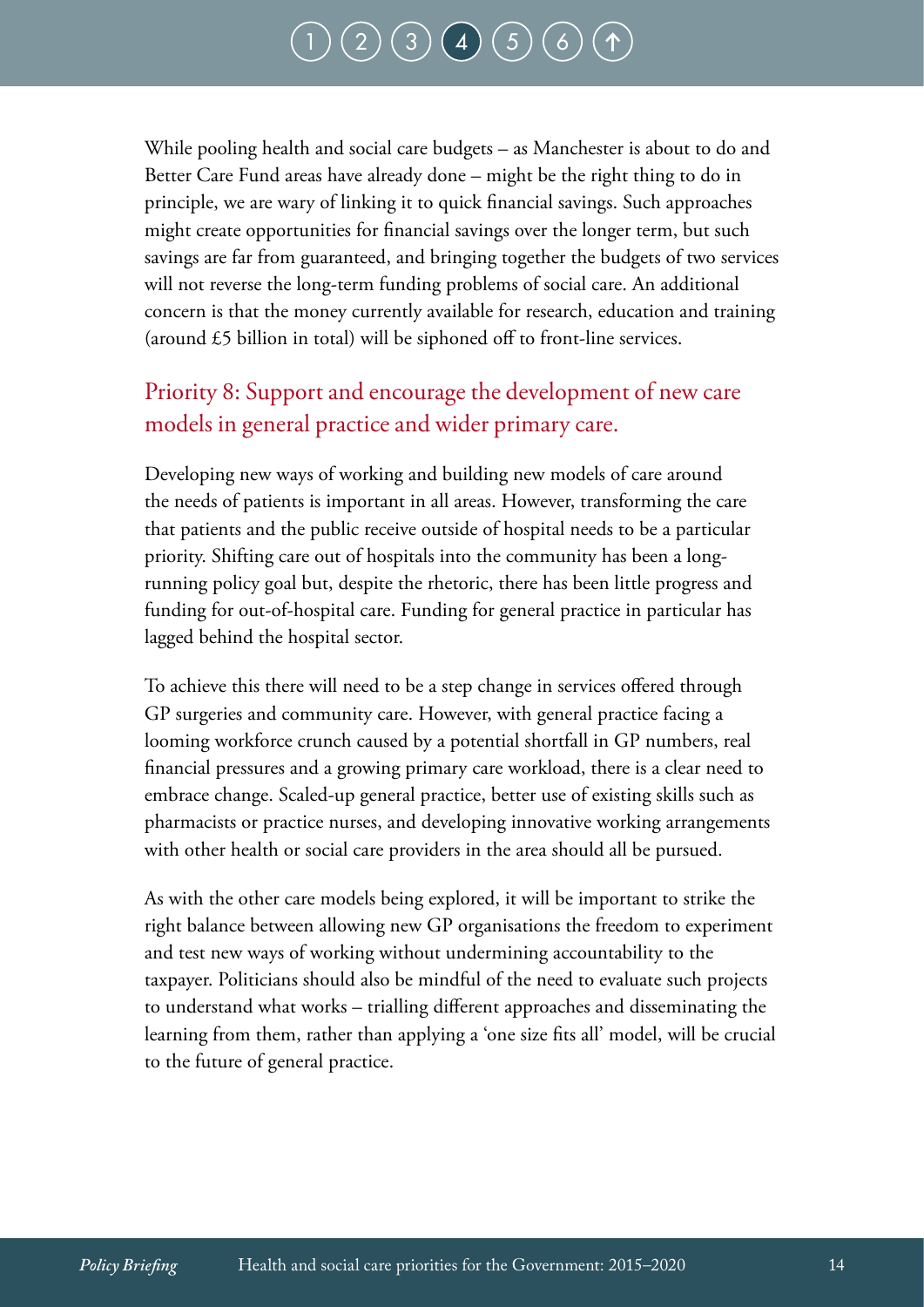# $(2) (3) (4) (5)$  $(2) (3) (4) (5)$  $(2) (3) (4) (5)$  $(2) (3) (4) (5)$  $(2) (3) (4) (5)$  $(2) (3) (4) (5)$  $(2) (3) (4) (5)$

# <span id="page-16-0"></span>5

## **Workforce**

Over 1.4 million people work in the NHS in England and a further 1.5 million work in the social care sector. Together they account for one in ten of the working population. Staff are therefore the health and social care system's most valuable resource, yet we enter the new Parliament with significant workforce challenges ahead: many staff in health and social care feel undervalued, the NHS is struggling to attract and retain high-quality leaders, and there is a misalignment between existing ways of working and the needs of patients.

## Priority 9: Reconnect with the core NHS workforce in order that they are engaged and empowered.

The effect of five years of pay restraint, growing demand for health care services and increasing complexity of patient need has left the NHS workforce feeling undervalued. Many NHS organisations are struggling to recruit and retain clinical staff and staffing costs are being inflated by the use of agency and locum staff. Significant gaps are also forecast in some staff groups such as GPs, while an oversupply is forecast in others such as pharmacists. One in ten training places in general practice is unfilled [\(Dayan and others, 2014\)](http://www.nuffieldtrust.org.uk/publications/general-practice-crisis) and, at board level, one third of hospital trusts have reported vacancies ([Janjua, 2014](http://www.kingsfund.org.uk/sites/files/kf/field/field_publication_file/leadership-vacancies-in-the-nhs-kingsfund-dec14.pdf)).

In the hospital sector, public sector pay policies have combined with a drive to increase staffing levels brought about by the Francis Inquiry to result in a growing reliance on temporary or agency staffing, particularly in nursing. Recent Nuffield Trust analysis described a 20 per cent growth in spending on temporary staff in one year ([Lafond and others, 2014](http://www.nuffieldtrust.org.uk/sites/files/nuffield/publication/into-the-red-report.pdf)). NHS and Foundation Trust spending on contract and agency staff increased by £800 million in the last financial year [\(Monitor, 2015;](https://www.gov.uk/government/uploads/system/uploads/attachment_data/file/429778/BM1552_Performance_of_the_NHSFT_sector_Q4_201415.pdf) [NHS Trust Development Authority, 2015\)](http://www.ntda.nhs.uk/wp-content/uploads/2015/03/Paper-D-Service-and-Financial-Performance-Report-for-March-2015.pdf).

There has also been a rise in staff stress. Analysis of the NHS Staff Survey for our QualityWatch programme demonstrated that the proportion of NHS staff reporting stress-related illness rose by a tenth, from 28 per cent in 2008 to 38 per cent in 2013, reversing a declining trend prior to 2008 [\(QualityWatch, 2014\)](http://www.qualitywatch.org.uk/annual-statement).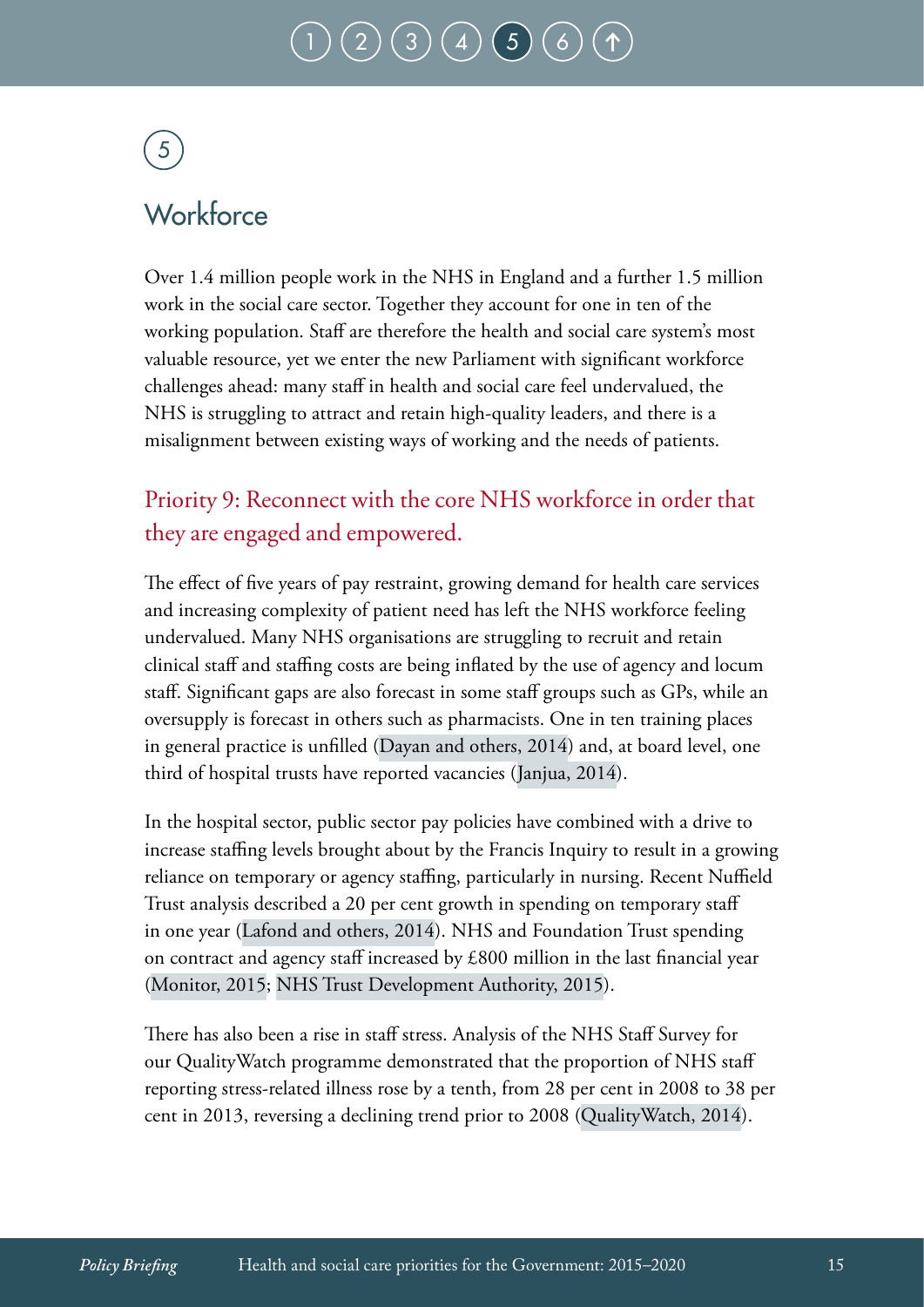# $\binom{2}{3} \binom{4}{4} \binom{5}{5}$  $\binom{2}{3} \binom{4}{4} \binom{5}{5}$  $\binom{2}{3} \binom{4}{4} \binom{5}{5}$  $\binom{2}{3} \binom{4}{4} \binom{5}{5}$  $\binom{2}{3} \binom{4}{4} \binom{5}{5}$  $\binom{2}{3} \binom{4}{4} \binom{5}{5}$  $\binom{2}{3} \binom{4}{4} \binom{5}{5}$  $\binom{2}{3} \binom{4}{4} \binom{5}{5}$  $\binom{2}{3} \binom{4}{4} \binom{5}{5}$

NHS England figures suggest that workload and staff shortages may contribute to the problem: the 2014 NHS Staff Survey reported that 44 per cent of respondents felt that they were unable to manage conflicting demands on their time and 47 per cent said that there were not enough staff to enable them to do their job properly.

An engaged and empowered NHS workforce will be crucial for meeting the multiple challenges ahead for the health service, including the efficiency challenge and the move to seven-day services. However, staff burnout is becoming a significant risk in many settings. Politicians must think carefully about how to reconcile the need to develop and encourage the workforce with the inevitable political desire to maintain 'grip' on the NHS when the financial situation continues to deteriorate. We recommend that the Government prioritises reconnecting with the NHS workforce and ensuring staff feel valued in their work. The reliance on agency staffing also needs to be reduced.

## Priority 10: Help the NHS implement successful workforce development and planning that realigns ways of working with the needs of patients.

Successful workforce planning should also ensure that we have the right number of staff with the right skills in the right place at the right time. Yet the professional health care workforce has been trained to work in a model based on acute episodes of care at a time when the greatest demands on the health and social care system come from older people with multiple long-term conditions who need care for their mental and physical health, as well as social care needs.

*Manifesto pledges to recruit a specific number of doctors or nurses may do more harm than good. Targets may ultimately leave significant workforce gaps and miss opportunities to deploy staff differently*

Developing more generalist skills in secondary care, more specialist skills in primary care, and more resources in primary and community care to support the increasingly complex needs of patients would be a way forward. But we have seen precisely the opposite clinical workforce trends.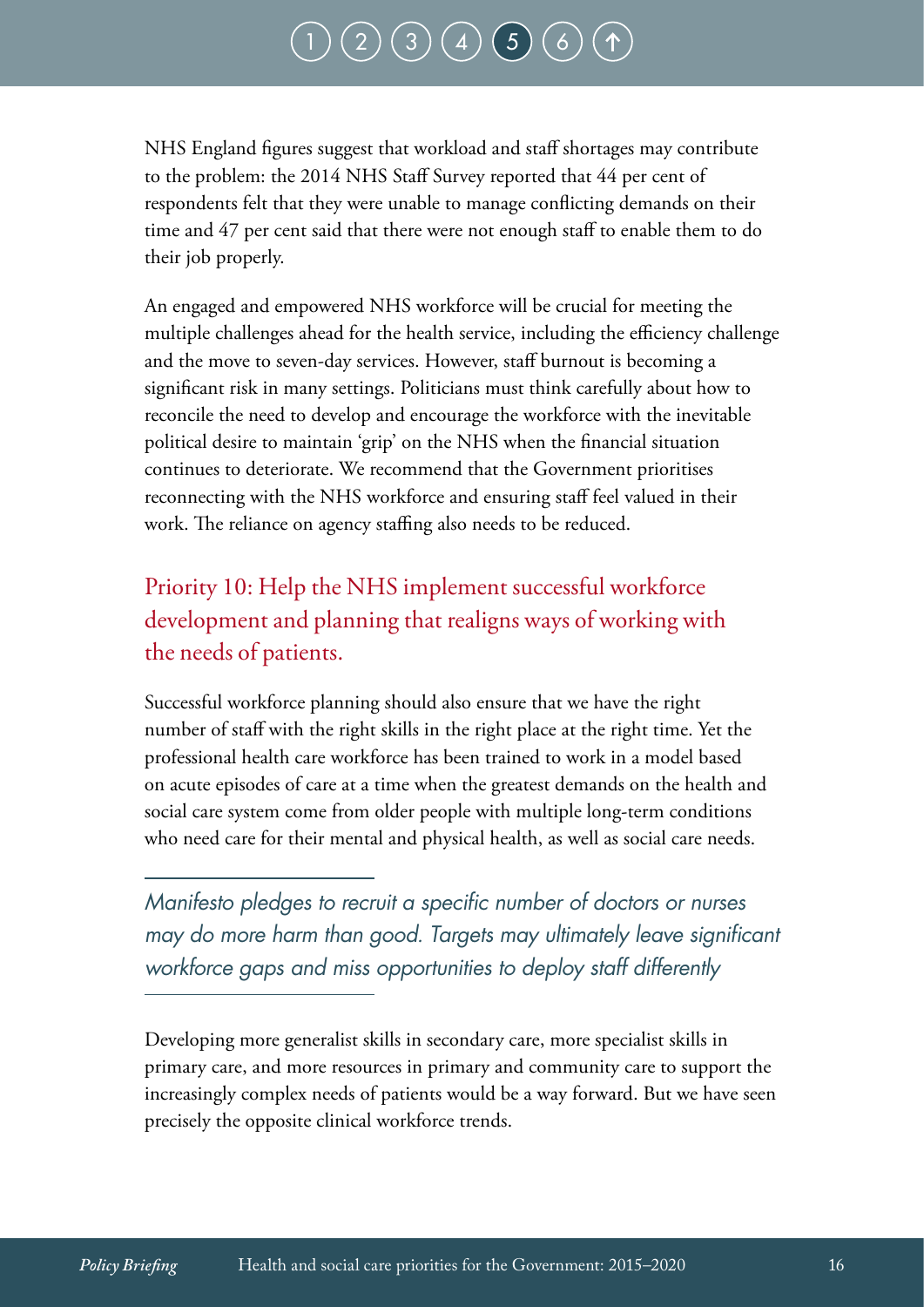# $\big(\, 3 \, \big) \big(\, 4 \, \big) \,\big(\, 5 \,\big]$  $\big(\, 3 \, \big) \big(\, 4 \, \big) \,\big(\, 5 \,\big]$  $\big(\, 3 \, \big) \big(\, 4 \, \big) \,\big(\, 5 \,\big]$  $\big(\, 3 \, \big) \big(\, 4 \, \big) \,\big(\, 5 \,\big]$  $\big(\, 3 \, \big) \big(\, 4 \, \big) \,\big(\, 5 \,\big]$  $\big(\, 3 \, \big) \big(\, 4 \, \big) \,\big(\, 5 \,\big]$  $\big(\, 3 \, \big) \big(\, 4 \, \big) \,\big(\, 5 \,\big]$

Between 2004 and 2014 the number of hospital doctors grew by 44 per cent [\(Health and Social Care Information Centre, 2015](http://www.hscic.gov.uk/catalogue/PUB16973/nhs-staf-2004-2014-over-rep.pdf)) and, while the number of GPs per 100,000 population across England increased from 54 in 1995 to 62 in 2009, it has now declined to 59.5 [\(Health Education England, 2014\)](http://hee.nhs.uk/wp-content/uploads/sites/321/2014/07/GP-Taskforce-report.pdf). Between 2001 and 2011 the number of community nurses fell by 38 per cent [\(Royal](http://www.rcn.org.uk/__data/assets/pdf_file/0008/521198/004366_District_nursing_harnessing_the_potential.pdf)  [College of Nursing, 2013\)](http://www.rcn.org.uk/__data/assets/pdf_file/0008/521198/004366_District_nursing_harnessing_the_potential.pdf).

Cuts in social care mean that this area is facing growing workload pressures too. Poor terms and conditions coupled with demanding yet sensitive tasks make social care a difficult area for retaining staff ([Centre for Workforce Intelligence,](http://www.cfwi.org.uk/publications/planning-and-developing-the-adult-social-care-workforce-risks-and-opportunities-for-employers/@@publication-detail)  [2013](http://www.cfwi.org.uk/publications/planning-and-developing-the-adult-social-care-workforce-risks-and-opportunities-for-employers/@@publication-detail)). In domiciliary care, around 30 per cent of staff leave their jobs each year. By 2025 there could be a shortfall of over 600,000 care workers [\(Skills for](http://www.skillsforcare.org.uk/Document-library/NMDS-SC,-workforce-intelligence-and-innovation/NMDS-SC/Size-and-structure/SFC-SIZEANDSTRUCTURE-NEW-MASTER-DY.pdf)  [Care, 2014](http://www.skillsforcare.org.uk/Document-library/NMDS-SC,-workforce-intelligence-and-innovation/NMDS-SC/Size-and-structure/SFC-SIZEANDSTRUCTURE-NEW-MASTER-DY.pdf)).

But manifesto pledges to recruit a specific number of doctors or nurses may do more harm than good. Targets may ultimately leave significant workforce gaps and miss opportunities to deploy staff differently. Workforce issues vary across the country and require local solutions.

The Government should be reviewing workforce plans and encouraging opportunities to deploy staff in different ways, including changing the skill mix and/or upskilling staff, to address these challenges and improve the quality of care. We recommend the Government sets a clear strategy for training the new workforce and supporting the existing workforce, and makes clear its long-term plans on staff pay.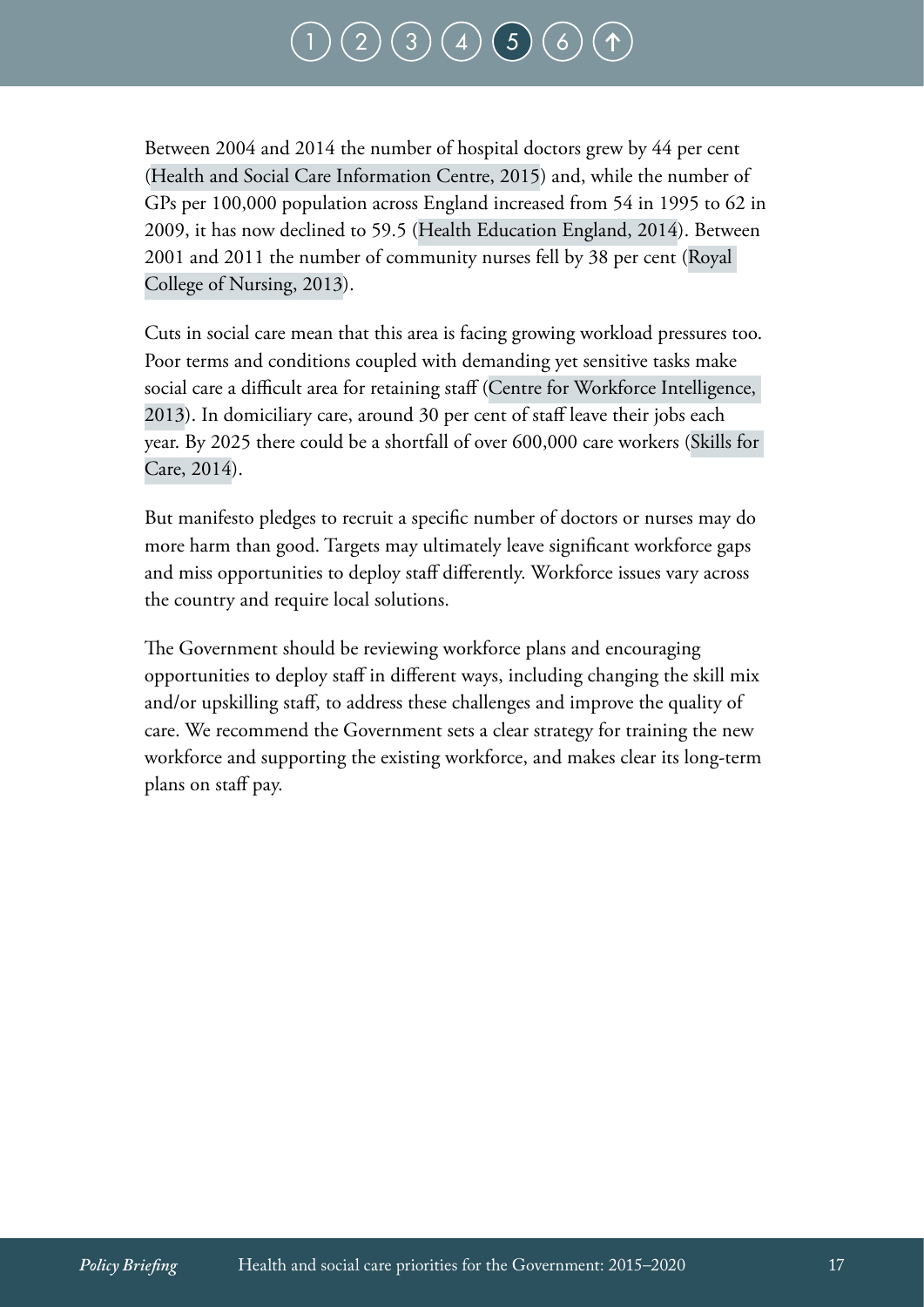# $\binom{2}{3} \binom{4}{4} \binom{5}{5}$  $\binom{2}{3} \binom{4}{4} \binom{5}{5}$  $\binom{2}{3} \binom{4}{4} \binom{5}{5}$  $\binom{2}{3} \binom{4}{4} \binom{5}{5}$  $\binom{2}{3} \binom{4}{4} \binom{5}{5}$  $\binom{2}{3} \binom{4}{4} \binom{5}{5}$  $\binom{2}{3} \binom{4}{4} \binom{5}{5}$  $\binom{2}{3} \binom{4}{4} \binom{5}{5}$  $\binom{2}{3} \binom{4}{4} \binom{5}{5}$

# <span id="page-19-0"></span>6

## Conclusion

The start of the new Parliament provides the opportunity for political and health leaders to develop a long-term plan that puts the NHS and social care system on a sustainable footing. The *Five Year Forward View* provides the NHS leadership's own plan and there is much to support in this vision. While it does not provide all the answers, we would urge politicians to work with the grain of the *Forward View* and support the local innovation and experimentation that will follow from the vanguards in particular.

The financial outlook for the NHS – not to mention for social care services – is a significant cause for concern, and, as our QualityWatch programme has shown, we are now seeing worrying signs that historic gains in quality are going into reverse, particularly around waiting times, mental health services and staff wellbeing.

How politicians respond to this challenge will be critical. We have outlined some of the more immediate approaches that we would recommend. However, more generally, we would also encourage further thinking on the mechanisms for creating change that are deployed during this Parliament. The NHS has become fixated with the use of targets, micro-incentives and punitive approaches, which are an attempt to continue to try and manage care services in detail. Directives and requirements enforced by regulation have also been overused.

But the approach to change outlined in the *Forward View* requires more organic and locally tailored approaches. For these approaches to be successful, there will need to be experimentation, risk taking, and time and space for clinical and managerial leaders to do the work. It will require a shift in mind-set away from central control. It will also require an engaged and empowered NHS workforce. Politicians must therefore think carefully about how to reconcile the need to develop and encourage the workforce with the inevitable political desire to maintain 'grip' on the NHS when the financial situation continues to deteriorate.

We do not underestimate how difficult this will be for political and health system leaders – especially given the deteriorating financial outlook and the need to maintain standards of quality. However, it is essential that we move to a more empowering, bottom-up approach while at the same time holding health care leaders to account for the care their organisations deliver to patients and service users.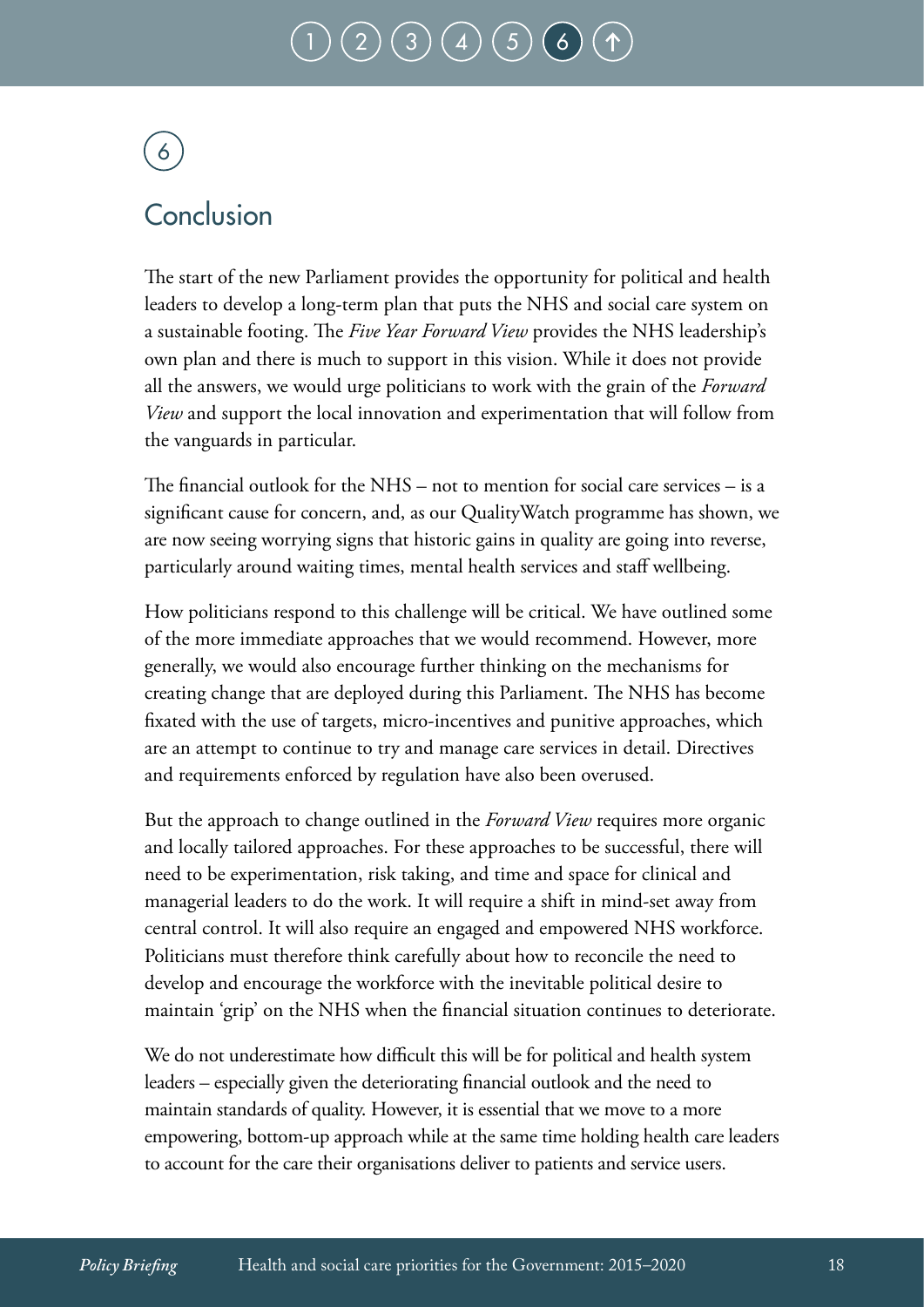# [1](#page-4-0) ) ( [2](#page-5-0) ) ( [3](#page-10-0) ) ( [4](#page-14-0) ) ( [5](#page-16-0) ) ( [6](#page-19-0)

## <span id="page-20-0"></span>References

Appleby J, Galea A, Murray R (2014) *The NHS productivity challenge: Experience from the front line.* The King's Fund.

Blunt I (2014) *Focus on: A&E attendances.* QualityWatch. Nuffield Trust and Health Foundation.

Blunt I, Edwards N and Merry L (2015) *What's behind the A&E 'crisis'*? Nuffield Trust.

Centre for Workforce Intelligence (2013) Planning and developing the adult social care workforce. [www.cfwi.org.uk/publications/planning-and-developing-the-adult-social-care](http://www.cfwi.org.uk/publications/planning-and-developing-the-adult-social-care-workforce-risks-and-opportunities-for-employers/@@publication-detail)[workforce-risks-and-opportunities-for-employers/@@publication-detail](http://www.cfwi.org.uk/publications/planning-and-developing-the-adult-social-care-workforce-risks-and-opportunities-for-employers/@@publication-detail) .

Dayan M, Arora S, Rosen R, Curry N (2014) *Is general practice in crisis?* Nuffield Trust.

- Dayan M (2015) The NHS bidding war. Blog, Nuffield Trust. [http://www.nuffieldtrust.org.uk/](http://www.nuffieldtrust.org.uk/blog/nhs-bidding-war) [blog/nhs-bidding-war](http://www.nuffieldtrust.org.uk/blog/nhs-bidding-war) .
- Dorning H and Blunt I (2015) *Access to hospital care: is the NHS on target?* Nuffield Trust.
- Edwards N (2015) The way the NHS manages A&E problems is not fit for purpose. Comment, *Health Service Journal,* 2 March. [www.hsj.co.uk/comment/the-way-the-nhs-manages-ae](http://www.hsj.co.uk/comment/the-way-the-nhs-manages-ae-problems-is-not-fit-for-purpose/5082726.article#.VVW9W_lVhBd)[problems-is-not-fit-for-purpose/5082726.article#.VVW9W\\_lVhBd](http://www.hsj.co.uk/comment/the-way-the-nhs-manages-ae-problems-is-not-fit-for-purpose/5082726.article#.VVW9W_lVhBd) .
- Edwards N, Crump H and Dayan M (2015) *Rationing in the NHS.* Nuffield Trust.
- Health and Social Care Information Centre (2015) NHS Workforce: Summary of staff in the NHS: Results from September 2014 Census. [www.hscic.gov.uk/catalogue/PUB16973/nhs](http://www.hscic.gov.uk/catalogue/PUB16973/nhs-staf-2004-2014-over-rep.pdf)[staf-2004-2014-over-rep.pdf](http://www.hscic.gov.uk/catalogue/PUB16973/nhs-staf-2004-2014-over-rep.pdf) .
- Healthcare Financial Management Association and NHS England (2013) NHS services, seven days a week: forum. Costing seven day services. Report. [www.england.nhs.uk/wp-content/](http://www.england.nhs.uk/wp-content/uploads/2013/12/costing-7-day.pdf) [uploads/2013/12/costing-7-day.pdf](http://www.england.nhs.uk/wp-content/uploads/2013/12/costing-7-day.pdf) .
- Health Education England (2014) Securing the Future GP Workforce Delivering the Mandate on GP Expansion. Final Report. [http://hee.nhs.uk/wp-content/uploads/sites/321/2014/07/](http://hee.nhs.uk/wp-content/uploads/sites/321/2014/07/GP-Taskforce-report.pdf) [GP-Taskforce-report.pdf](http://hee.nhs.uk/wp-content/uploads/sites/321/2014/07/GP-Taskforce-report.pdf) .
- Health Service Journal (2015) HSJ Live 18.05.15: Stevens to set out detail on £22bn efficiency challenge. 18 May. [http://www.hsj.co.uk/news/hsj-live/hsj-live-180515-stevens-to-set-out](http://www.hsj.co.uk/news/hsj-live/hsj-live-180515-stevens-to-set-out-detail-on-22bn-efficiency-challenge/5085085.article#.VWWZs89VhBd)[detail-on-22bn-efficiency-challenge/5085085.article#.VWWZs89VhBd](http://www.hsj.co.uk/news/hsj-live/hsj-live-180515-stevens-to-set-out-detail-on-22bn-efficiency-challenge/5085085.article#.VWWZs89VhBd) .
- Holder H (2014) Another year of cuts of social care. Blog, QualityWatch. Nuffield Trust and Health Foundation. [www.qualitywatch.org.uk/blog/another-year-cuts-social-care](http://www.qualitywatch.org.uk/blog/another-year-cuts-social-care) .
- Hopson C (2015) The new health secretary will face an uphill battle. Comment, *Health Service Journal,* 8 May. [www.hsj.co.uk/comment/the-new-health-secretary-will-face-an-uphill](http://www.hsj.co.uk/comment/the-new-health-secretary-will-face-an-uphill-battle/5084654.article#.VVW0WvlVhBc)[battle/5084654.article#.VVW0WvlVhBc](http://www.hsj.co.uk/comment/the-new-health-secretary-will-face-an-uphill-battle/5084654.article#.VVW0WvlVhBc) .
- Janjua A (2014) *Leadership vacancies in the NHS: What can be done about them?* The King's Fund.
- Lafond S, Arora S, Charlesworth A and McKeon A (2014) *Into the red? The state of the NHS's finances.* Nuffield Trust.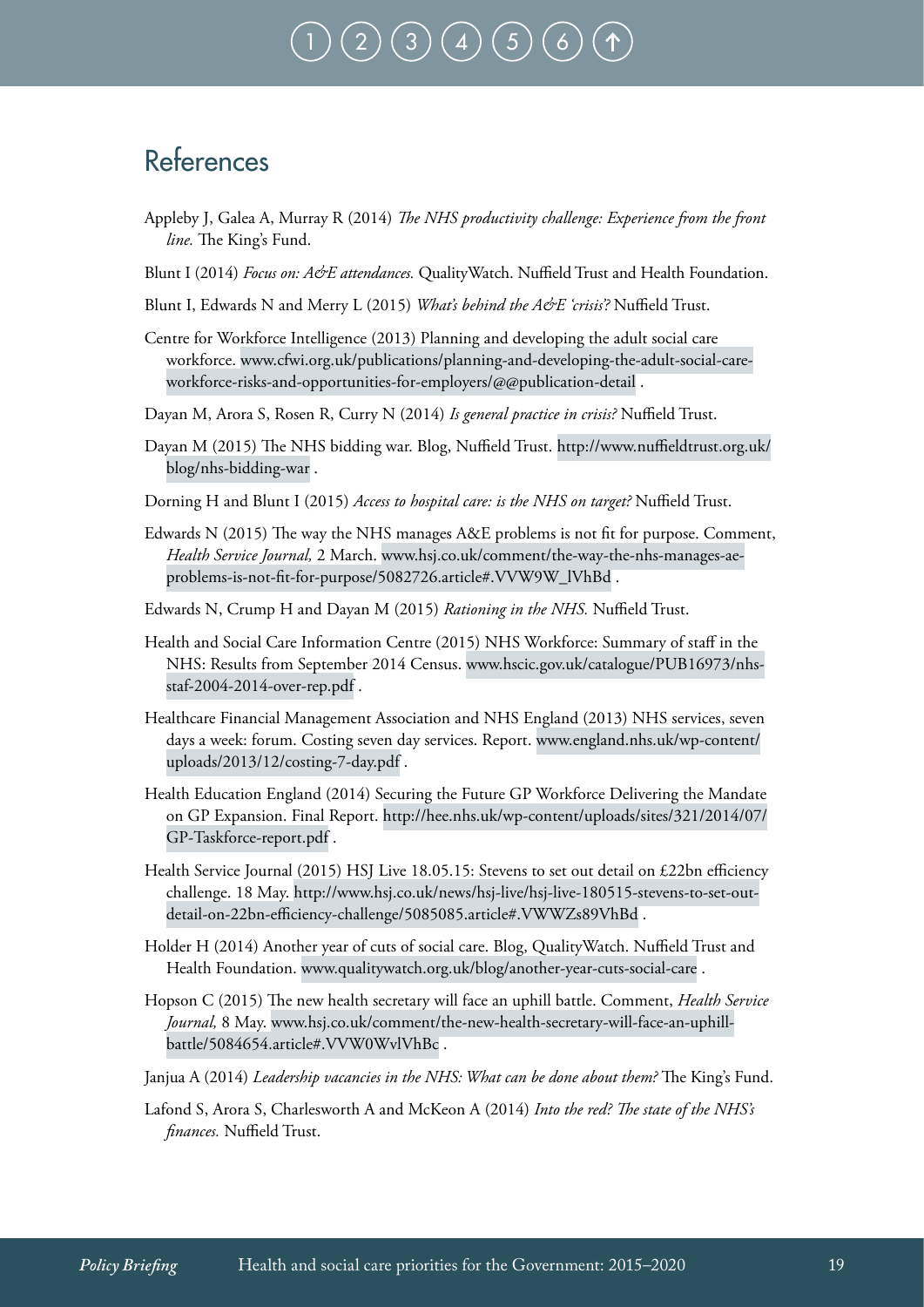# [1](#page-4-0) ) ( [2](#page-5-0) ) ( [3](#page-10-0) ) ( [4](#page-14-0) ) ( [5](#page-16-0) ) ( [6](#page-19-0)

- Lintern S (2015) NHS England labelled 'dysfunctional' over drug policy delay. *Local Government Chronicle*, 7 April. [www.lgcplus.com/news/health/social-care/nhs-england](http://www.lgcplus.com/news/health/social-care/nhs-england-labelled-dysfunctional-over-drug-policy-delay/5083919.article)[labelled-dysfunctional-over-drug-policy-delay/5083919.article#](http://www.lgcplus.com/news/health/social-care/nhs-england-labelled-dysfunctional-over-drug-policy-delay/5083919.article) .
- Local Government Association and Association of Directors of Adult Social Services (2014) Adult social care funding: 2014 state of the nation report. [http://www.local.gov.uk/](http://www.local.gov.uk/documents/10180/5854661/Adult+social+care+funding+2014+state+of+the+nation+report/e32866fa-d512-4e77-9961-8861d2d93238) [documents/10180/5854661/Adult+social+care+funding+2014+state+of+the+nation+report/](http://www.local.gov.uk/documents/10180/5854661/Adult+social+care+funding+2014+state+of+the+nation+report/e32866fa-d512-4e77-9961-8861d2d93238) [e32866fa-d512-4e77-9961-8861d2d93238](http://www.local.gov.uk/documents/10180/5854661/Adult+social+care+funding+2014+state+of+the+nation+report/e32866fa-d512-4e77-9961-8861d2d93238) .
- Monitor (2015) Quarterly report on the performance of the NHS foundation trust sector: year ended 31 March 2015. [https://www.gov.uk/government/uploads/system/uploads/attachment\\_](https://www.gov.uk/government/uploads/system/uploads/attachment_data/file/429778/BM1552_Performance_of_the_NHSFT_sector_Q4_201415.pdf) [data/file/429778/BM1552\\_Performance\\_of\\_the\\_NHSFT\\_sector\\_Q4\\_201415.pdf .](https://www.gov.uk/government/uploads/system/uploads/attachment_data/file/429778/BM1552_Performance_of_the_NHSFT_sector_Q4_201415.pdf)
- National Advisory Group on the Safety of Patients in England (2013) *A promise to learn, a commitment to act.* [www.gov.uk/government/uploads/system/uploads/attachment\\_data/](http://www.gov.uk/government/uploads/system/uploads/attachment_data/file/226703/Berwick_Report.pdf) [file/226703/Berwick\\_Report.pdf](http://www.gov.uk/government/uploads/system/uploads/attachment_data/file/226703/Berwick_Report.pdf) .
- National Audit Office (2010) Management of NHS hospital productivity. Department of Health and National Audit Office. <www.nao.org.uk/wp-content/uploads/2010/12/1011491.pdf>
- NHS England (2014) Consolidated 2013/14 finance report. Board Paper 1505143. www.england.nhs.uk/wp-content/uploads/2014/05/item6-board-0514.pdf .
- NHS Trust Development Authority (2015) NHS Trust Service and Financial Performance Report for the period ending 31 March 2015. Board meeting, 21 May. [http://www.ntda.nhs.](http://www.ntda.nhs.uk/wp-content/uploads/2015/03/Paper-D-Service-and-Financial-Performance-Report-for-March-2015.pdf) [uk/wp-content/uploads/2015/03/Paper-D-Service-and-Financial-Performance-Report-for-](http://www.ntda.nhs.uk/wp-content/uploads/2015/03/Paper-D-Service-and-Financial-Performance-Report-for-March-2015.pdf)[March-2015.pdf](http://www.ntda.nhs.uk/wp-content/uploads/2015/03/Paper-D-Service-and-Financial-Performance-Report-for-March-2015.pdf) .
- NHS England, Public Health England, Care Quality Commission, Trust Development Authority, Monitor and Health Education England (2014) *Five Year Forward View*. NHS England.
- Nuffield Trust (2014a) Health and Social Care Leaders' Panel survey results: finance. Nuffield Trust. <http://www.nuffieldtrust.org.uk/our-work/projects/health-leaders-survey-results-1>.
- Nuffield Trust (2014b) Understanding the Autumn Statement pre-announcements on 2015/16 health spending. Chart, Nuffield Trust. [www.nuffieldtrust.org.uk/sites/files/nuffield/image/](http://www.nuffieldtrust.org.uk/sites/files/nuffield/image/autumn_statement_main.jpg) [autumn\\_statement\\_main.jpg](http://www.nuffieldtrust.org.uk/sites/files/nuffield/image/autumn_statement_main.jpg) .
- QualityWatch (2014) *Cause for concern: QualityWatch annual statement 2014.* Nuffield Trust and Health Foundation.
- Royal College of Nursing (2013) *District nursing: Harnessing the potential.* [www.rcn.org.uk/\\_\\_](http://www.rcn.org.uk/__data/assets/pdf_file/0008/521198/004366_District_nursing_harnessing_the_potential.pdf) [data/assets/pdf\\_file/0008/521198/004366\\_District\\_nursing\\_harnessing\\_the\\_potential.pdf](http://www.rcn.org.uk/__data/assets/pdf_file/0008/521198/004366_District_nursing_harnessing_the_potential.pdf) .
- Skills for Care (2014) *The size and structure of the adult social care sector and workforce in England, 2014.* [www.skillsforcare.org.uk/Document-library/NMDS-SC,-workforce](http://www.skillsforcare.org.uk/Document-library/NMDS-SC,-workforce-intelligence-and-innovation/NMDS-SC/Size-and-structure/SFC-SIZEANDSTRUCTURE-NEW-MASTER-DY.pdf)[intelligence-and-innovation/NMDS-SC/Size-and-structure/SFC-SIZEANDSTRUCTURE-](http://www.skillsforcare.org.uk/Document-library/NMDS-SC,-workforce-intelligence-and-innovation/NMDS-SC/Size-and-structure/SFC-SIZEANDSTRUCTURE-NEW-MASTER-DY.pdf)[NEW-MASTER-DY.pdf](http://www.skillsforcare.org.uk/Document-library/NMDS-SC,-workforce-intelligence-and-innovation/NMDS-SC/Size-and-structure/SFC-SIZEANDSTRUCTURE-NEW-MASTER-DY.pdf) .
- Smith P, McKeon A, Blunt I Edwards N (2014) *NHS hospitals under pressure: trends in acute activity up to 2022*. Nuffield Trust. [www.nuffieldtrust.org.uk/sites/files/nuffield/publication/](http://www.nuffieldtrust.org.uk/sites/files/nuffield/publication/financial_times_web.pdf) [financial\\_times\\_web.pdf](http://www.nuffieldtrust.org.uk/sites/files/nuffield/publication/financial_times_web.pdf) .
- Thorlby R, Smith J, Dayan M and Williams S (2014) *The Francis Report: one year on.* Nuffield Trust.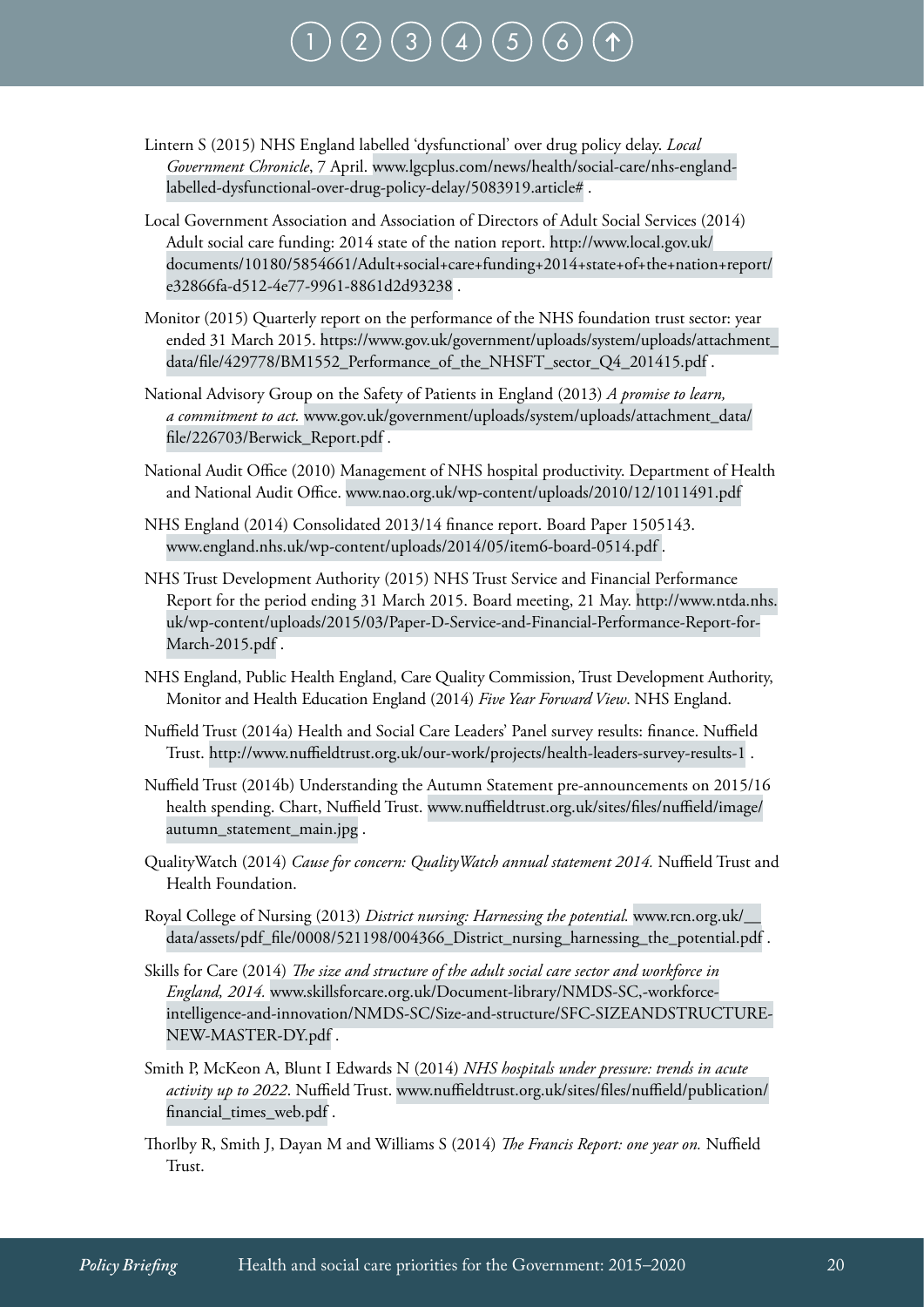## Previous policy briefings

### Is general practice in crisis?

mark dayan, sandeepa arora, rebecca rosen, natasha curry

An evidence-based overview of the current state of general practice in England, offering policy-makers some potential solutions.

<http://www.nuffieldtrust.org.uk/publications/general-practice-crisis>

## Rationing in the NHS

nigel edwards, helen crump, mark dayan

An overview of the current difficulties in making decisions about rationing health care in England, setting out some potential challenges for policy-makers in the future.

<http://www.nuffieldtrust.org.uk/publications/rationing-nhs>

## What's behind the A&E 'crisis'?

nigel edwards, ian blunt, leonora merry

An examination of the real reasons behind England's A&E 'crisis', giving some recommendations to policy-makers on how performance management should be approached in the future.

<http://www.nuffieldtrust.org.uk/publications/whats-behind-ae-crisis>

### Access to hospital care: is the NHS on target?

#### holly dorning, ian blunt

An examination of the performance of hospital trusts in England against six national targets, arguing against the notion that dips in performance can be attributed to a handful of poorly performing hospital trusts, and finding that there has been deterioration across the board in some measures.

<http://www.nuffieldtrust.org.uk/publications/access-hospital-care-nhs-target>